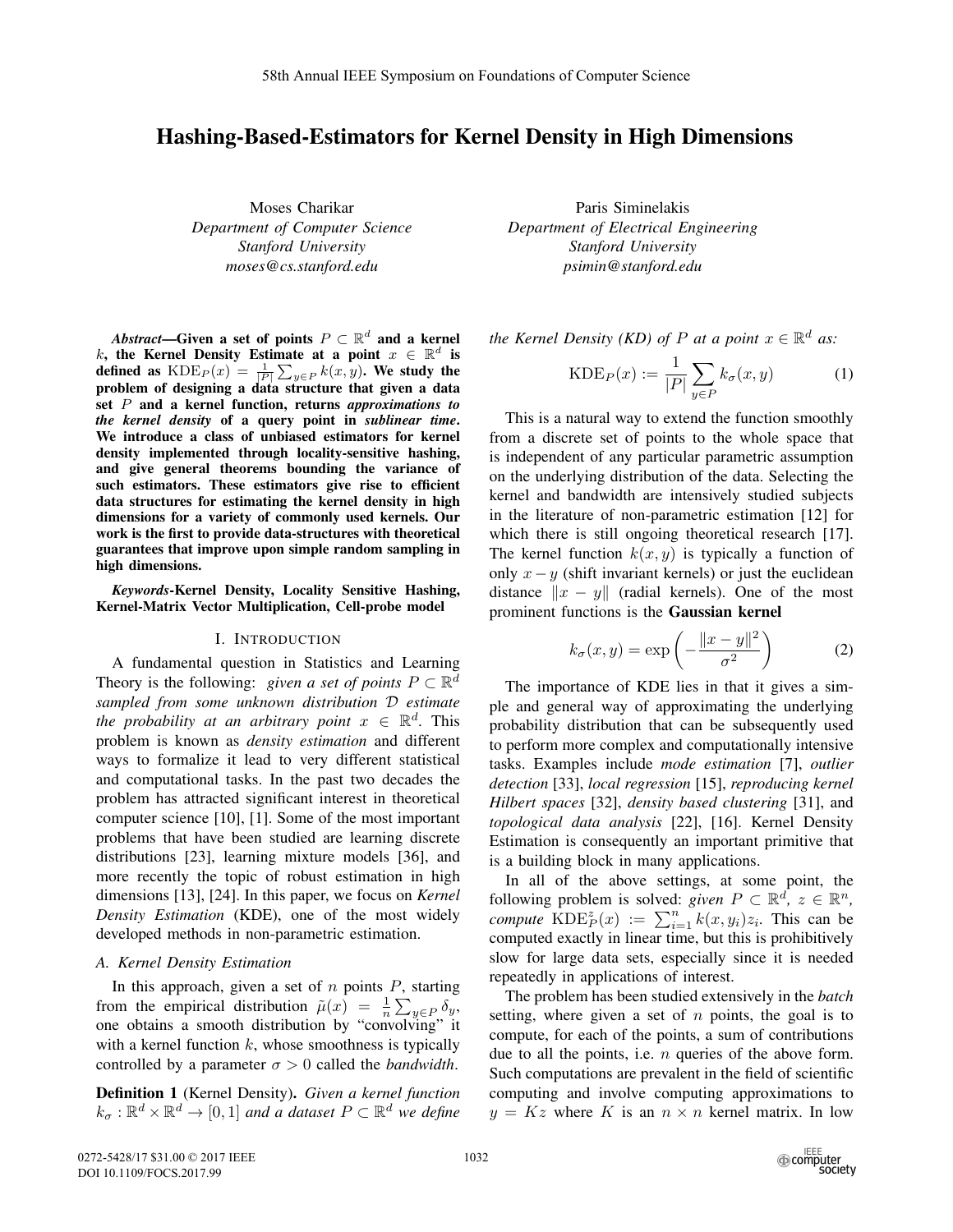dimensions, Fast Multipole Methods (combining hierarchical space partitions with Taylor approximations) were developed [25] to reduce the trivial  $O(n^2)$  runtime to  $O(n \log n)$  (and  $O(n)$  in some cases). The fast multipole algorithm [19] has been enormously influential in numerical analysis and scientific computing; it was named as one of the top 10 algorithms of the 20th century by the editors of *Computing in Science and Engineering* [14]. For this work, Greengard and Rokhlin received the 2001 Steele Prize. The KDE problem thus lies in the core of both scientific computing as well as machine learning.

In this paper, we study the problem of *approximately* computing the KDE. For most of the paper we fix  $k_{\sigma}$ to be the Gaussian Kernel and define the following computational problem:

**Definition 2** (KDE Problem). *Given a dataset*  $P \subset \mathbb{R}^d$ *of n* points, and  $\epsilon, \delta, \tau \in [0, 1]$  *construct a data structure that given a query*  $x \in \mathbb{R}^d$  *with*  $\text{KDE}_P(x) = \mu \in [\tau, 1]$ *returns a number*  $\hat{\mu}$  *such that*  $\mathbb{P}[\|\hat{\mu} - \mu\| \geq \epsilon \cdot \mu] \leq \delta$ . *We call this problem the*  $(\mu, \epsilon, \delta)$ -KDE problem.

## *B. Our Contribution*

The starting point of our work is the old and tested idea of *importance sampling*. Given non-negative weights  $w_1, \ldots, w_n$  and a distribution Q over [n] (inducing probabilities  $q_1, \ldots, q_n$ ), an *unbiased estimator* for  $\mu := \frac{1}{n} \sum_{i=1}^{n} w_i$  is given by sampling  $I \in [n]$ <br>according to O and returning  $Z = w_i/(\alpha n)$ . The according to Q and returning  $Z = w_I/(q_i n)$ . The minimum variance estimator is obtained by setting  $q_i^* =$  $w_i / \sum_j w_j$  for which the variance is zero. What precludes us from obtaining such probabilities is that in our setting of KDE, the weights  $w_i = w_i(x) := k(x, x_i)$  depend on the query  $x$ , and thus the sampling distribution Q needs to be adaptive to the query. Furthermore, having an ideal distribution  $Q^*$  indirectly involves knowing the *normalizing constant*  $\sum_i w_i = n\mu$ , the very quantity we wish to estimate. Thus, the main challenge in turning the idea of importance sampling into an algorithm is to have an *efficient way* to define an *adaptive sampling distribution* Q(x) that has *low variance*. We next present our methods at an abstract level and subsequently show their implications for Kernel Density Estimation.

*1) Hashing-Based-Estimators (HBE):* Our main contribution is to introduce a hashing-based framework to *succinctly* define an adaptive distribution  $Q(x)$  and to provide sharp tools *bounding the variance* of the resulting unbiased estimator. Our estimators are formed by:

• Preprocessing: given a hash function  $h$  sampled from a hash family  $H$ , where the colision probability of  $x, y$  is  $p(x, y)$ , we evaluate h on  $x_1, \ldots, x_n$ 

and form the corresponding hash table H.

• Querying: let  $H(x) \subseteq P$  denote the cell where the query x falls into and let  $y \in P$  be a random element of  $H(x)$ , we return  $Z_h(x) = \frac{k(x,y)}{p(x,y)} |H(x)|$ (or 0 if  $H(x)$  is empty).

We say that a HBE has *complexity* T if the evaluation time (resp. space usage) is bounded by T (resp.  $T \cdot n$ ). This *two-level sampling* procedure induces probabilities that depend both on P and H. Although  $|H(x)|$  is *a priori* a random variable, it becomes known to us through the preprocessing step. This sidesteps the issue of computing the normalizing constant separately for each query and is at the core of our approach.

The challenge in fully implementing this scheme is to bound the second moment of our estimator. In this regard, picking a random element from  $H(x)$  turns out to be crucial, as it is this step that allows us to get an analytical handle on the second moment of  $Z_h$ . We provide two general theorems that bound the variance of *Hashing-Based-Estimators*. The first theorem applies to any such unbiased HBE and shows that

Theorem 1 (Two-points suffice). *Up to absolute constants the variance of a HBE is maximized by datasets where there are* only two values *for the weights and sampling probabilities.*

This characterization is extremely useful as given  $p_i(x) := p(x, x_i)$  and  $w_i(x)$ , it reduces bounding the variance to a simple case analysis. The bound depends on the compatibility between the probability and weights, and is captured by the maximum element of an explicitly defined matrix. Going beyond the general case we identify a natural class of HBE that induce sampling probabilities that vary as a power of the weights.

**Definition 3.** An HBE is  $(\beta, M)$ -scale free *for parameters*  $\beta \in (0,1]$  *and*  $M \geq 1$  *if, for all*  $i \in [n]$  *and* x,  $M^{-1} \cdot w_i^{\beta}(x) \leq p_i(x) \leq M \cdot w_i^{\beta}(x).$ 

The second theorem provides a refined analysis of the variance of scale-free HBE that is able to capture additional structure when one exists. In particular, the upper bound on the variance improves when most of the contribution to  $\mu = \mu(x)$  comes from relatively large weights  $w_i$ . We state here the weakest bound that assumes nothing about the weights.

Theorem 2. *Let* Z *be an unbiased* (β,M)*-scale free HBE for*  $\beta \in [\frac{1}{2}, 1]$ *. Then*  $\mathbb{E}[Z^2] \leq \mu^{2 \cdot 2} \cdot (4M^3/\mu^{\beta})$ *.* 

The main technical tools behind the analysis are two Hölder-type inequalities that we develop. The first one (Lemma 1) is a simple two-sided (matrix) extension of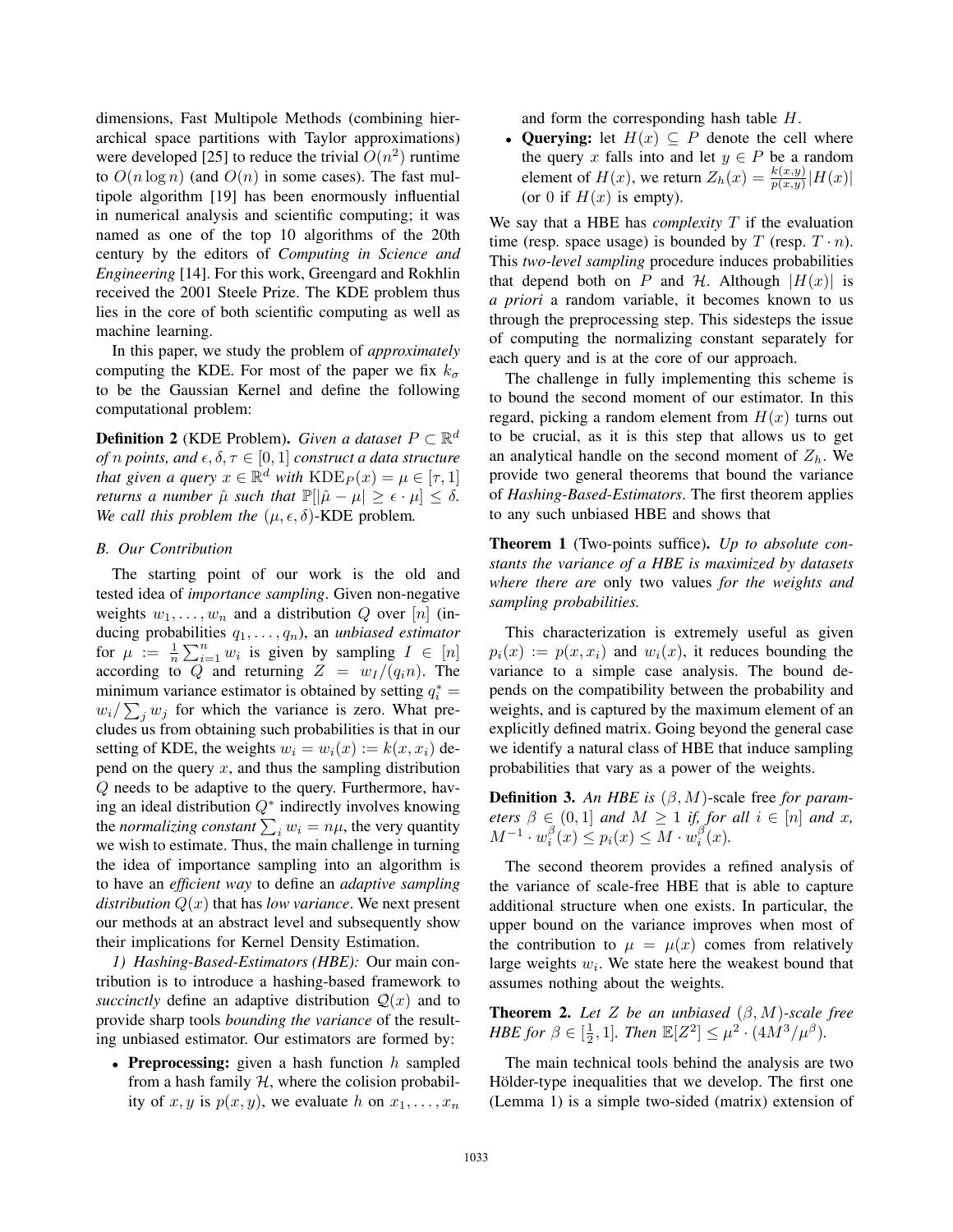Hölder's inequality that bounds a quadratic form over the intersection of two weighted  $\ell_1$ -balls. A clever application of this inequality gives us the proof of Theorem 1. The second (Lemma 2) is a non-trivial Hölder-type inequality for monotone vectors that in combination with some easy consequences of Hölder's inequality gives us the refined analysis of *scale-free* estimators. The proof also shows the possibility of exploiting other structural assumptions of the data. This is important in the statistical setting (where the data set is sampled from a distribution) or for parameter tuning in practice.

Our theorem shows that under no structural assumptions, the optimal choice is  $\beta^* = 1/2$  and results in an estimator with relative variance  $\frac{\sqrt{\text{ar}[Z]}}{(\mathbb{E}[Z])^2} \le V(\mu) =$ <br>4.143  $\mu$  = 1/2. Using the Madisus of washing (MaM) took  $4M^3 \cdot \mu^{-1/2}$ . Using the *Median-of-means* (MoM) technique, we can estimate  $\mu$  within a multiplicative accuracy of  $(1 \pm \varepsilon)$  using  $O\left(M^3 \frac{1}{\epsilon^2} \frac{1}{\sqrt{\mu}} \log(1/\delta)\right)$  independent samples. Observe that this does not directly imply an algorithm to estimate  $\mu$  using this many samples, as setting the number of samples (sufficient for accurate estimation) requires approximate knowledge of  $\mu$ , the very quantity we are aiming to estimate.

We resolve this issue by proposing an adaptive procedure that uses  $O(1)$  times additional samples to get a constant factor approximation to  $\mu$ . We start with an overestimate of  $\mu$  and iteratively decrease it until we get close enough to the truth where a consistency check is satisfied. The resulting algorithm, *Adaptive Mean Relaxation*, is applicable to settings where one has an unbiased estimator whose (upper bound on) variance is a non-decreasing function of the mean  $\mu$  and the relative variance is a decreasing function of the mean.

*2) Kernel Density Estimation through Locality Sensitive Hashing:* We next turn to address the  $(\mu, \epsilon, \delta)$ -KDE problem. To provide intuition about the problem we first analyze two simple randomized estimators, the (uniform) Random Sampling (RS) estimator and an estimator based on Random Fourier Features (RFF) [30]. We show that in the worst case, the first has variance bounded by  $\mu$  whereas the RFF estimator has constant variance. Using the MoM framework and our adaptive procedure, one immediately gets an algorithm to solve the KDE problem using  $O(\min\{\frac{1}{\epsilon^2} \frac{1}{\mu}\log(1/\delta), n\})$  samples that is polynomial in  $(\epsilon, \mu, \log(1/\delta)).$ 

In order to improve upon this simple bound, we employ the framework of Hashing-Based-Estimators instantiated with *Locality Sensitive Hashing* schemes. All our results follow a similar theme: (a) we obtain pointwise upper and lower bounds on the collision probabilities of the hash functions, and (b) we bound the variance of the estimator by invoking either Theorem

Table I SCALE FREE ESTIMATORS FOR KDE USING LSH

| Kernel                       | $(\beta, M)$                                  | Complexity $T$                     |
|------------------------------|-----------------------------------------------|------------------------------------|
| $e^{-  x-y  ^2}$             | $(\beta, e^{O(R^{\frac{4}{3}} \log \log n)})$ | $e^{O(R^{\frac{4}{3}}\log\log n)}$ |
| $e^{-\ \mathbf{x}-y\ }$      | $(\beta,\sqrt{e})$                            | $O(dR^2)$                          |
| $1 + \ \mathbf{x} - y\ _2^p$ | $(\frac{q}{p}, 3^q)$                          | O(dp)                              |

1 or Theorem 2 in cases where we are able to obtain scale-free estimators (cf. Table I-B2).

Theorem 3 (Informal). *There exist scale-free HBE for the Gaussian, Exponential and Polynomial kernel.*

Using our theorem for scale-free estimators and the adaptive algorithm, we arrive at our main result for the KDE problem.

Theorem 4. *For a kernel* k *and dataset* P *for which there exists a*  $(\frac{1}{2}, M)$ *-scale-free*<br>estimator with complexity T there exists a data *estimator with complexity* T*, there exists a data structure that solves the*  $(\mu, \epsilon, \delta)$ *-KDE problem*  $\forall \mu \in [\tau, 1]$  *using*  $O(M^3 \frac{1}{\epsilon^2} \frac{1}{\sqrt{\mu}} \log(1/\delta)T)$  *time and*  $O(M^3 \frac{1}{\epsilon^2} \frac{1}{\sqrt{\tau}} \log(1/\delta)T \cdot n)$  space.

As an application, we show that one can use such a data structure to get an *approximate vector-matrix multiplication algorithm* for Kernel matrices using time that is adaptive to the vector and is always bounded by  $\tilde{O}(\frac{n^{1+o(1)}}{\sqrt{\tau}}1/\epsilon^2)$  where  $\epsilon, \tau$  indicate respectively the relative and additive error per coordinate (cf. Theorem 12). This result is important as it improves on the main bottleneck of Kernel Ridge Regression [8], that is, multiplying a dense Kernel matrix with a vector and requires time  $O(n^2)$  in general.

*3) Lower Bounds for KDE problem:* We also complement our results by providing a reduction between hard instances for the Approximate Nearest Neighbor Search problem to the  $(\mu, \epsilon, \delta)$ -KDE problem. We show that the latter is at least as hard as the  $(r, c)$ -ANNS with  $n = \frac{1}{\mu}$  points and  $c = O(\frac{\log(n)}{\log(1/\epsilon)})$ . Combined with the results of Panigrahy, Talwar, Wieder [28] and Andoni et al [5], we get non-trivial lower bounds in the *cell-probe model* with a *single probe* that captures an interesting class of algorithms based on *adaptive coresets*.

## *C. Related Work*

The problem of Kernel Density Estimation although widely studied in low-dimensions [20] has largely been unexplored in high dimensions [26]. In recent parallel and independent work, Spring and Shrivastava [34] introduced the idea of using locality sensitive hashing as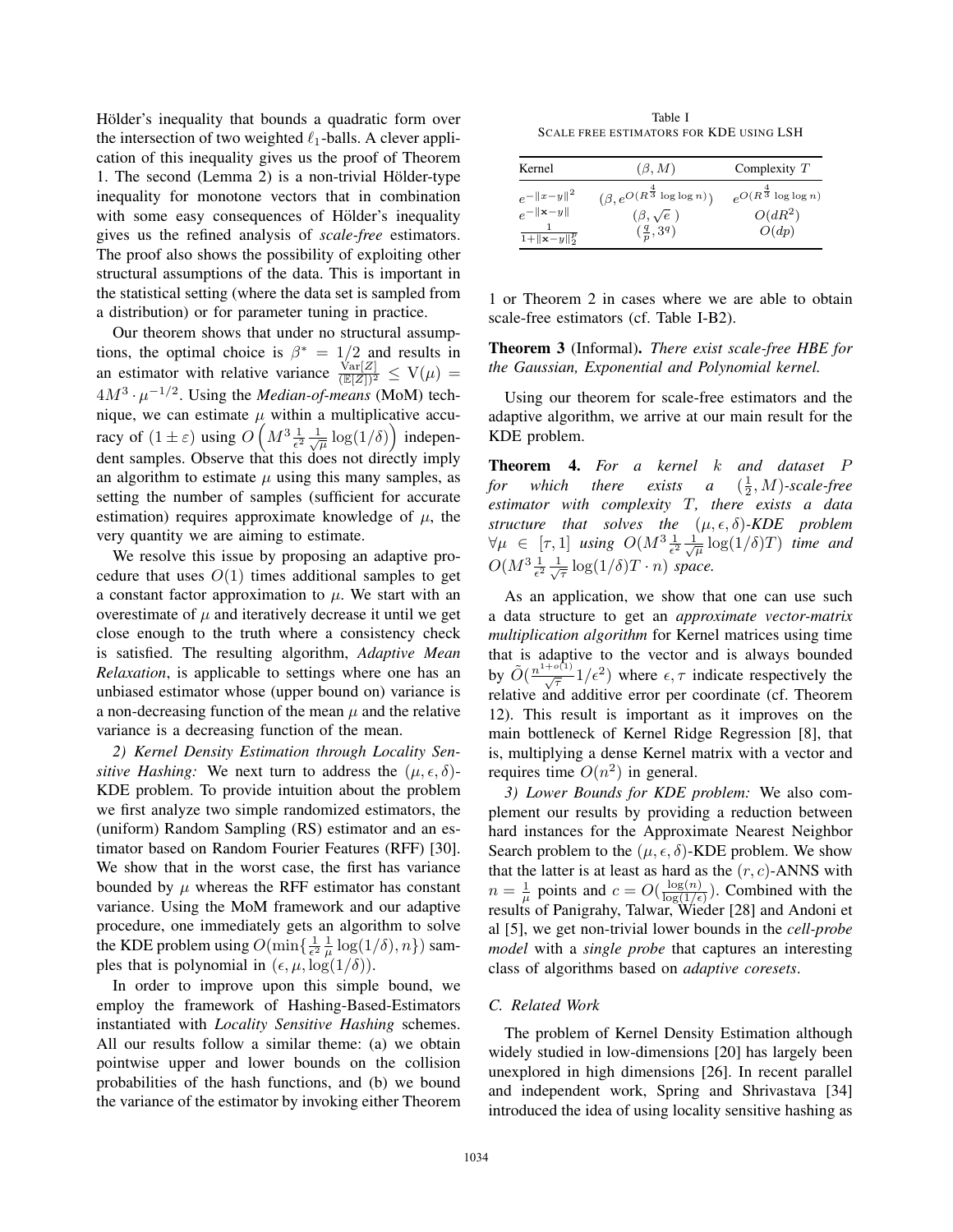a sampling scheme to estimate the *partition function* of log-linear models, albeit without theoretical guarantees.

*Coresets:* The problem of KDE has mostly been investigated in the context of *coresets*. The first theoretical work we are aware of is that of Phillips [29]. Given a kernel k and a set  $P \subset \mathbb{R}^d$ , a subset  $S \subset P$ is an  $\epsilon$ -coreset if  $|KDE_P(x) - KDE_S(x)| \leq \epsilon$  for all  $x \in \mathbb{R}^d$ . Phillips uses techniques from discrepancy theory to show that one can construct an  $\epsilon$ -coreset of size  $O\left(1/\epsilon^{2-\frac{4}{d+2}}\log^{1-\frac{2}{d+2}}(1/\epsilon\delta)\right)$  with probability at least  $1 - \delta$ . For large d the bound deteriorates and becomes similar to what one gets by simple random sampling  $O(\frac{1}{\epsilon^2} \log(1/\delta))$  which is known to be tight. For relative error, recent work [37] uses random sampling to give a similar guarantee that roughly requires  $O(\frac{1}{\epsilon^2} \frac{1}{\mu})$ samples. Our lower bound against the  $(m, w, 1)$ -cell probe models encompasses algorithms of this kind, and shows that any set  $S$  (not necessarily a subset of  $P$ ) that can be used to answer the  $(\mu, \epsilon, \delta)$ -problem must have size at least  $\Omega(\frac{1}{\mu})$ . The implication is that in terms of constructing a *coreset* for KDE in high dimensions, Random Sampling is essentially optimal.

*Kernel Matrix Approximation:* A closely related idea to that of coresets, is that of Nyström approximation. In this method, given a kernel matrix  $K$  a set of s columns (points) is selected and subsequently  $K$  is projected on their span. Musco and Musco [27] propose a method based on recursive leverage-score sampling that, using  $s = \Theta(k \log k)$  points,  $O(nk^2)$ time and  $\tilde{O}(nk)$  space, outputs a matrix  $\tilde{K}$  such that  $\|\tilde{K} - K\|_2 \leq \lambda$  with  $\lambda = \frac{1}{k} \sum_{i=k+1}^n \sigma_i(K)$ . One can use this algorithm to obtain an approximate Kenrel-Matrix Vector Multiplication algorithm  $\hat{y} \approx Kz$ . For kernel matrices of large rank, like the ones corresponding to the equilateral metric of  $r = \sqrt{n} = \tau^{-1}$ clusters consisting of  $\sqrt{n}$  identical points, their algorithm requires  $\tilde{O}(n^2)$  time and space  $\tilde{O}(n^{3/2})$  whereas our algorithm requires  $\tilde{O}(n^{\frac{5}{4}})$  time and space for the Exponential and Polynomial kernel, and  $O(n^{\frac{5}{4}+o(1)})$  for the Gaussian kernel. However, the algorithm of Musco and Musco applies to any kernel and gives guarantees that hold simultaneously for any test vector z.

## *D. Open questions*

Our work leaves open a few intriguing directions.

*Data-dependent Hashing:* There is a recent line of work [6], [5] that designs data-dependent LSH schemes that are optimal within a certain class of hashingbased algorithms. We believe that modifications of such schemes can be used for the purposes of KDE.

*Batch Setting:* The study of the offline or batch setting for Nearest Neighbor Search has received renewed interest over the past years and has brought a wealth of techniques into light [35], [2]. Given the connection between KDE and the Nearest Neighbor Search problem, it would be of practical and theoretical interest to design data-structures that offer provable speedups for the offline setting of the KDE problem. In the regime where  $\epsilon = \exp(-\omega(\log^2(n)))$  there is recent work [9] that shows that under SETH no significant improvements can be made beyond quadratic time.

*Applications of HBE:* It would be interesting to explore other extensions of HBE, e.g. get theoretical guarantees for estimating the *partition function* of loglinear models [34] or analyze the performance of multiprobe schemes.

## II. PRELIMINARIES

*Notation:* For a vector  $x \in \mathbb{R}^n$  let  $||x||_p^p :=$  $\sum_{i=1}^{n} |x_i|^p$  for  $p \ge 1$  denote the  $\ell_p$ -norm. For a strictly<br>positive vector  $w \in \mathbb{R}^n$  we denote by  $||x|| \to \infty$ positive vector  $w \in \mathbb{R}_{++}^n$ , we denote by  $||x||_{w,1} :=$ <br>  $\sum_{x} ||x||$  the weighted  $\ell$ , norm Given a number  $\tau > 0$  $\sum_i w_i |x_i|$  the weighted  $\ell_1$ -norm. Given a number  $\tau > 0$ let  $(x_i)_{\tau} := \max\{x_i, \tau\}$ . Given a probability distribution  $\nu$ , we write  $Y \sim \nu$  to denote that Y is sampled from  $\nu$ . For a set S,  $U(S)$  denotes the uniform distribution over S and  $S^{\otimes k}$  denotes the Cartesian product of S with itself  $k \ge 1$  times. Similarly,  $\nu^{\otimes k}$  denotes the product distribution  $\nu \times \ldots \times \nu$ . We use  $N(0, I_d)$  to denote the standard multivariate normal distribution and  $\Phi(\cdot)$  its CCDF. Throughout the paper  $P = \{x_1, \ldots, x_n\} \subset \mathbb{R}^d$ will denote a set of n points from  $\mathbb{R}^d$  and we shall assume that  $\text{diam}(P \cup \{x\}) \leq R$  for any query  $x \in \mathbb{R}^d$ where  $R = R(n) \geq 1$ .

## *A. Unbiased Estimators and Median-of-Means*

For  $\epsilon, \delta > 0$ , given a query point  $x \in \mathbb{R}^d$  and weights  $w_1(x), \ldots, w_n(x)$  induced by a set P, our goal is to estimate  $\mu(x) := \frac{1}{n} \sum_{i=1}^{n} w_i(x)$  within a<br>multiplicative  $(1 + \epsilon)$  accuracy with probability at least multiplicative  $(1 \pm \epsilon)$  accuracy with probability at least  $1 - \delta$ . When it is clear from the context we will often drop the dependence on x and simply write  $w_i$  and  $\mu$ . An estimator  $Z \sim \nu$  is called *unbiased* for our problem if  $\mathbb{E}[Z] = \mu$ . The basis of our approach is to design an unbiased estimator that has small variance relative to  $\mu$ .

**Definition 4.** *Given a non-increasing function*  $V : \mathbb{R} \rightarrow$  $\mathbb{R}_+$ *, we call an unbiased estimator Z, V-bounded if*  $\mathbb{E}[Z_1^2] \leq \mathbb{E}[Z_1^2] \leq \mathbb{E}[Z_2^2]$  $\mathbb{E}[Z^2] \leq \mu^2 \cdot V(\mu)$  *and*  $\mu^2 V(\mu)$  *is non-decreasing.* 

The function  $V$  is intimately related to the number of samples need to estimate  $\mu$  and is often referred to as (a bound on) the *relative variance*. The principal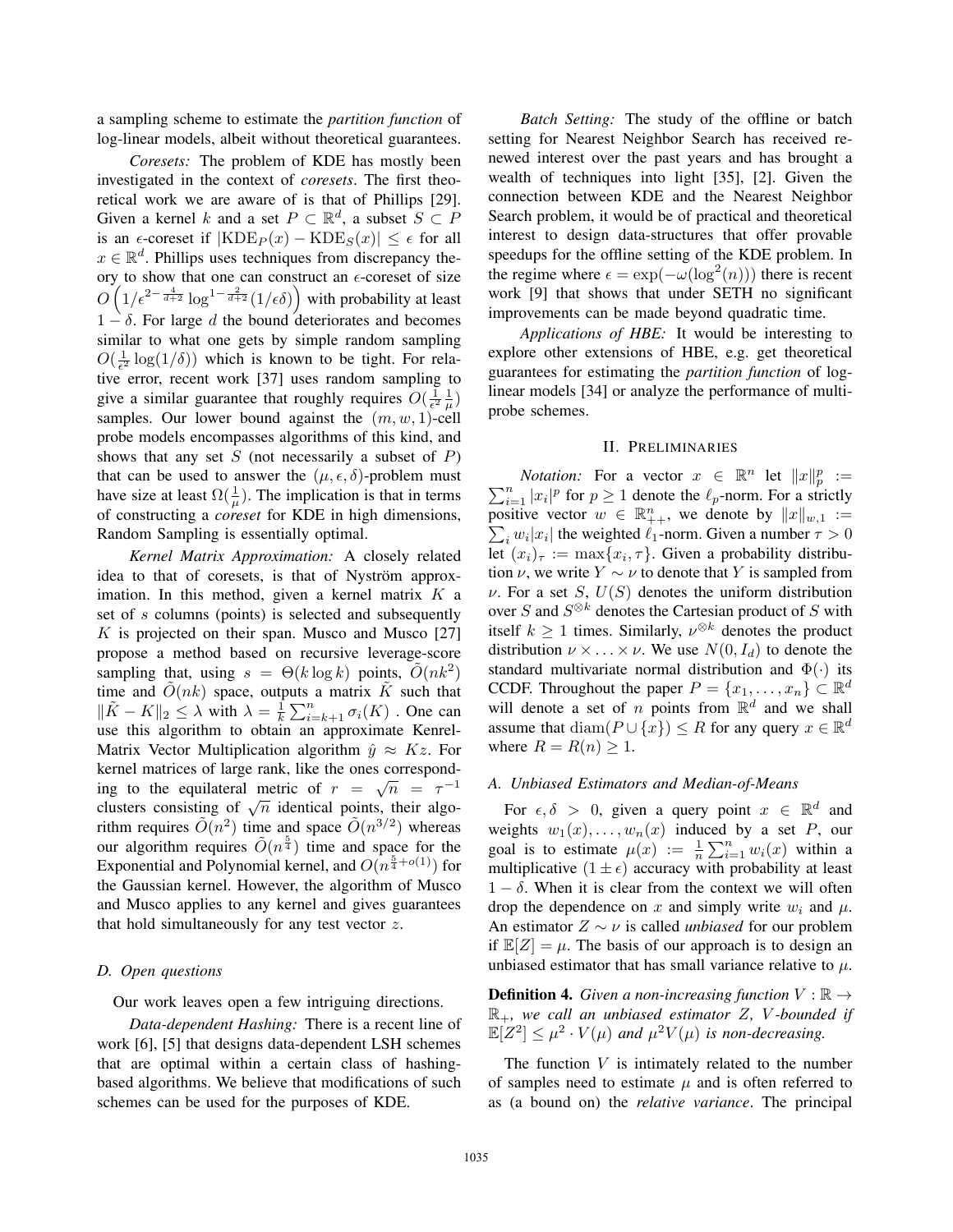approach to use such an estimator is the Median-of-Means (MoM) technique [3], that allows one to get an estimate  $Z_{\epsilon,\delta}$  such that  $\mathbb{P}[|Z_{\epsilon,\delta} - \mu| \geq \epsilon \cdot \mu] \leq \delta$  using  $O(\frac{1}{\epsilon^2}V(\mu)\log(\frac{1}{\delta}))$  samples.

| Algorithm 1 Median-of-Means (MoM)                                                                                     |
|-----------------------------------------------------------------------------------------------------------------------|
| 1: <b>Input:</b> Estimator $Z \sim \nu$ , $V \geq 0$ , accuracy $\epsilon \in$                                        |
| $(0, 1)$ , success prob. $\delta \in (0, 1)$ .                                                                        |
| 2: $m(\epsilon, V) \leftarrow \left[\frac{4}{\epsilon^2}V\right], L(\delta) \leftarrow \left[3\log(1/\delta)\right].$ |
| 3: $Z_i^{(i)} \stackrel{iid}{\sim} \nu$ for $j = 1, , m$ , and $i = 1, , L$ .                                         |
| 4: $Z^{(i)} \leftarrow \text{mean}\{Z_1^{(i)}, \dots, Z_m^{(i)}\}$ for $i = 1, \dots, L$ .                            |
| 5: <b>Output:</b> $Z_{\epsilon,\delta} \leftarrow \text{median}\{Z^{(1)}, \ldots, Z^{(L)}\}$                          |

Most of our effort in this paper goes into obtaining efficient V-bounded unbiased estimators with  $V$  being of the form  $V(\mu) = n^{o(1)} \cdot \mu^{-\Delta}$  for some  $0 \leq \Delta \leq 2$ . Once we have such an estimator, we will be able to combine it with the MoM technique and eventually get an estimation algorithm. Hence, the main challenge is bounding the variance.

#### *B. Bounding the Variance*

Given an unbiased estimator  $Z$  in order to bound the variance we first obtain a simple data-dependent upper bound on  $\mathbb{E}[Z^2] \leq F(w, P)$  and then for a class of datasets  $P$ , we aim to show that  $\sup_{P \in \mathcal{P}} \{ F(w, P) | \sum_i w_i = \mu \} \leq \mu^2 V(\mu)$ . As a warm up, we present two simple unbiased estimators for the Kernel Density Problem and bound their variance. Let  $Y \sim U[P]$ , the *random sampling* estimator is given by  $Z_{\text{RS}}(x) = k(x, Y)$ . Let  $\theta \sim U[0, \pi]$  and  $g \sim N(0, I_d)$ , the *Random Fourier Features* [30] estimator is given by  $Z_{RFF}(x) = \frac{2}{|P|} \sum_{y \in P} (\cos(g^{\top} x + \theta) \cos(g^{\top} y + \theta)).$ 

Proposition 1. *The RS and RFF estimators are unbi*ased and satisfy respectively  $\mathbb{E}[Z_{RS}^2] \leq \mu^2 \cdot \mu^{-1}$  and  $\mathbb{E}[Z_{RFF}^2] \leq \mu^2 \cdot 4\mu^{-2}$ . Moreover, the bounds are tight *up to constants in the worst case.*

*Proof Sketch:* The fact that the RS estimator is unbiased is trivial, whereas the fact that RFF is unbiased was shown by Rahimi and Recht [30] and follows from Bochner's theorem and trigonometric identities. We next bound the second moment

$$
\mathbb{E}[Z_{RS}^2] \le \max_{y \in P} \{k(x, y)\} \cdot \frac{1}{|P|} \sum_{y \in P} K(x, y) \le \mu^2 \cdot \mu^{-1}
$$

$$
\mathbb{E}[Z_{RFF}^2] \le \left(\frac{2}{|P|} \sum_{y \in P} 1\right)^2 = 4 \le \mu^2 \cdot 4\mu^{-2}
$$

To see that these bounds are tight up to constants consider for the RS estimator a dataset with  $n\mu$  points

located at x and the rest  $n(1 - \mu)$  points at distance  $\sqrt{\log(1/\mu)}$  from x. For the RFF estimator the worst case is when all points are all located at the same point  $y_0$  at distance  $\sqrt{\log(1/\mu)}$ .

The result on Random Sampling shows that KDE problem is solvable in time  $O\left(\min\left\{\frac{1}{\epsilon^2} \frac{1}{\mu} \log(\frac{1}{\delta}), n\right\}\right)$ . Despite the simplicity of the above result, some salient features of the problem are revealed. Firstly, the quality of the initial upper bound  $F(w, P)$  can differ dramatically between two different estimators. Secondly, despite the simplicitly of the analysis, often the resulting bounds are tight up to constants. Lastly, in both cases we used Hölder's inequality to get the bound. This is going to be a general theme as behind all our bounds on the variance are increasingly sophisticated consequences of Hölder's inequality. We state below the two main inequalities used to bound the variance of *Hashing-Based-Estimators* that we introduce in the next section.

**Lemma 1** (2-sided Hölder). 
$$
\forall x \in \mathbb{R}^n
$$
,  $u, v \in \mathbb{R}^n_{++}$ ,  
 $|\sum_{ij} A_{ij} x_i x_j| \leq ||x||_{u,1} ||x||_{v,1} \cdot \max_{ij} \left\{ \frac{|A_{ij}|}{u_i v_j} \right\}.$ 

**Lemma 2** (Monotone Hölder).  $\forall n \geq 1, \beta \in [\frac{1}{2}, 1]$ , and  $\frac{1}{2}$ , 1]*, and*<br>we have  $\forall x \in \mathbb{R}^n$  such that  $|x_1| \ge |x_2| \ge ... \ge |x_n|$ , we have  $\sum |x_i|^{\frac{2-\beta}{\beta}} \left(i + \sum_{j>i} \frac{|x_j|}{|x_i|}\right)$  $|x_i|$  $\sum_{n=1}^{\infty} \frac{1}{n} \sum_{i=1}^{\infty} \left[ x_i \right]_i^{\frac{1}{\beta}} \Big]^{2-\beta}$ *with equality holding for*  $x^* = c\mathbf{1}$  *for any*  $c \neq 0$ *.* 

## III. IMPORTANCE SAMPLING THROUGH HASHING BASED ESTIMATORS

Given a distribution  $\nu$  over a collection of hash functions H, let  $h \in H$  be an element sampled according to v. For a point  $x \in \mathbb{R}^d$  let  $H(x) := \{y \in$  $P : h(y) = h(x)$  be the set of elements in P that have the same hash value as x. Also, let  $I(x)$  be a uniform random element out of  $H(x)$  or  $\perp$  if  $H(x)$ is empty. Further, define  $p_i := \mathbb{P}[i \in H(x)]$  and  $\tilde{P} := \{i \in P | p_i > 0\}$ . We also set  $p_{\perp} := 1$  and  $w_{\perp} := 0$ . An  $(\mathcal{H}, \nu)$ -hashing based estimator (HBE) is defined as  $Z_h = Z_h(x) := \frac{w_{I(x)}}{p_{I(x)}} \cdot \frac{|H(x)|}{n}$ .

**Lemma 3** (Moments). Let  $Z_h$  be a  $(\mathcal{H}, \nu)$ -HBE and P *a set of points. Let*  $p_1 \geq p_2 \geq \ldots \geq p_n$ *, then* 

$$
\mathbb{E}[Z_h] = \frac{1}{n} \sum_{i \in \tilde{P}} w_i
$$
 (3)

$$
\mathbb{E}[Z_h^2] \le \frac{1}{n^2} \sum_{i \in \tilde{P}} \frac{w_i^2}{p_i} \left( i + \sum_{j>i} \frac{p_j}{p_i} \right) \tag{4}
$$

The proof is straightforward and is based on applying Bayes rule to condition on the random variable  $|H(x)|$ . Observe that the estimator is unbiased iff  $w_i > 0 \Rightarrow$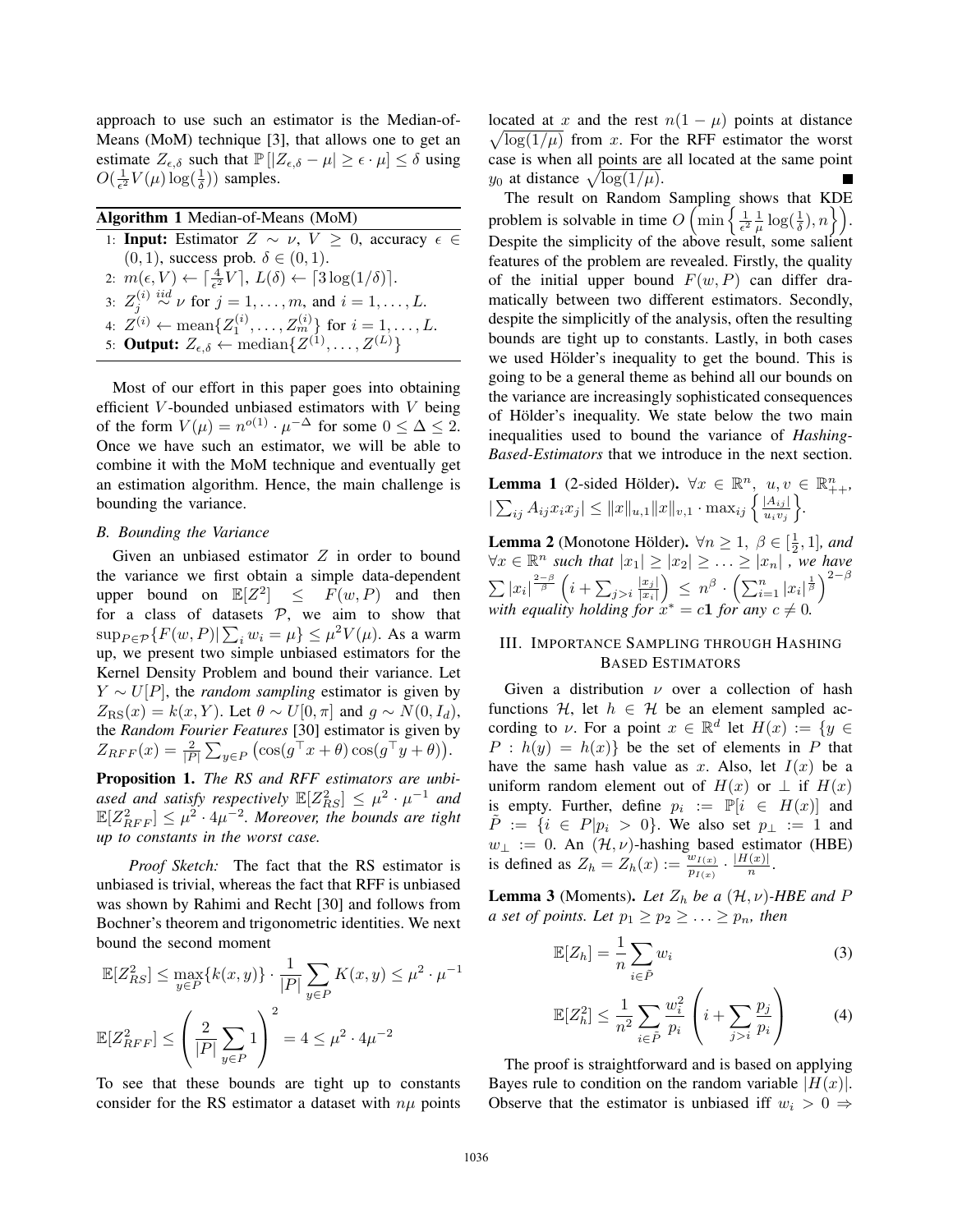$p_i > 0$  for all  $i \in [n]$ . The quantity in the parenthesis plays the role of  $F(w, P)$  and expresses a pessimistic upper bound on  $\mathbb{E}[|H(x)||i \in H(x)]$ . This is perhaps the single most important aspect of the method in that it allows us to *express the variance purely in terms of known collision probabilities*  $p_i$  that are amenable to analytic manipulations. Theorem 1 provides a characterization of HBE under worst case assumptions

*Proof of Theorem 1:* Fix *n* distinct weights, that might be considered. Without loss of generality we assume that the weights are in decreasing order. Let  $f_i$  be the fraction of points that are assigned to weight  $i.$  We have the following:

$$
\mathbb{E}[Z_h^2] \leq \frac{1}{n^2} \sum_i (f_i n) \frac{w_i^2}{p_i} \left( n \sum_{j \leq i} f_j + \frac{1}{p_i} \sum_{j > i} p_j(n f_j) \right)
$$
  
= 
$$
\sum_{i,j} f_i f_j \left( \frac{w_i^2}{p_i} \mathbb{I}_{j \leq i} + \mathbb{I}_{j > i} \frac{w_i^2}{p_i^2} p_j \right)
$$
  

$$
\leq \sup_{\substack{\|f\|_{w,1} \leq \mu \\ \|f\|_{1} \leq 1}} \{ f^\top A f \}
$$

where in the last step we set  $A_{ij} := \frac{w_i^2}{p_i} \mathbb{I}_{j \le i} + \mathbb{I}_{j > i} \frac{w_i^2}{p_i^2} p_j$ . Let  $k(\mu)$  be the largest index i such that  $w_i \leq \mu$ , to obtain an upper bound, we split the weights into two sets  $S_{\leq} := \{i \leq k\}$  and  $S_{\geq} := \{i > k\}$ . We define accordingly  $x_{\leq} := (x_1, \ldots, x_k)$  and  $x_{>} := (x_{k+1}, \ldots, x_n)$ as well as the matrices  $A_{<<}, A_{<<}, A_{<<}, A_{>>}$  in the natural way. We have that:

$$
f^{\top}Af = f^{\top}_{\leq} A_{\leq \leq} f_{\leq} + f^{\top}_{\leq} A_{\leq} f_{>}\n+ f^{\top}_{\geq} A_{> \leq} f_{\leq} + f^{\top}_{\geq} A_{> >} f_{>}
$$

We next compute the supremum of the above quantity separately for each term. The main idea is to always enforce the tightest set of constraints. For instance, for all indices with weights at least  $\mu$  the constraint on  $||f||_{w,1}$  is the tightest. Using the two-sided Hölder inequality (Lemma 1) appropriately we get:

$$
\mathbb{E}[Z_h^2] \le \mu^2 \max_{i,j \le k} \left\{ \frac{A_{ij}}{w_i w_j} \right\} + \mu \cdot \max_{i \le k, j > k} \left\{ \frac{A_{ij}}{w_i} \right\} + \mu \cdot \max_{i > k, j \le k} \left\{ \frac{A_{ij}}{w_j} \right\} + \max_{i > k, j > k} \left\{ A_{ij} \right\}
$$

Let us define the diagonal matrix  $D := D(w, \mu)$ as  $D_{ii} = \begin{cases} \frac{\mu}{w_i}, & \text{for } i \leq k(\mu) \\ 1, & \text{for } i > k(\mu) \end{cases}$  $\begin{array}{ll} \n\frac{1}{2} & \text{for } i \leq \infty \\
1, & \text{for } i > k(\mu) \n\end{array}$ . Then, we have the following bound  $\mathbb{E}[Z_h^2] \leq 4 \sup_{ij} \{e_i^T D A D e_j\}.$ 

The theorem assumes nothing about HBE besides unbiasedness and therefore is applicable in an arbitrary setting. If more structure is assumed stronger statements can be made. We give a refined analysis of *scale-free* estimators based on whether a large fraction of the mean comes from points with relatively large weights.

**Definition 5.** For a query x and  $\tau \in [\mu, 1]$  let  $B_{\tau,\mu}(x) := \{i \in P | w_i \geq \frac{\mu}{\tau}\}\$ . For  $\gamma \in [0,1]$  the *query is said to be*  $(\tau, \gamma)$ -localized *if*  $\sum_{i \in B_{\tau,\mu}} w_i \ge$  $(1-\gamma)\sum_i w_i.$ 

**Theorem 5** (Restatement of Theorem 2). Let  $Z_h$  be a  $(\beta, M)$ -scale free *estimator with*  $\beta \in [1/2, 1]$ *. For every* (τ, γ)*-localized query* x*,*

$$
\mathbb{E}[Z_h^2] \le \mu^2 \cdot M^3 \left\{ 2\tau^\beta + \gamma^{2-\beta} + \tau^{2\beta - 1} \gamma^\beta \right\} \mu^{-\beta}
$$

The optimal choice of  $\beta$  in the case where no assumptions are made  $(\gamma = \tau = 1)$  is  $\beta^* = \frac{1}{2}$ . Even<br>if  $\beta$  is not selected depending on the structure of the if  $\beta$  is not selected depending on the structure of the query, significant gains can be obtained, in cases where the parameters  $\tau$ ,  $\gamma$  are small enough. As an example, for  $\beta = \frac{1}{2}$ ,  $\tau = \mu^{\frac{1}{2}}$ ,  $\gamma = \mu^{\delta}$  the theorem implies<br>that the variance is bounded by  $\mu^2 \cdot AM^3 \mu^{-\Delta(\delta)}$  where that the variance is bounded by  $\mu^2 \cdot 4M^3 \mu^{-\Delta(\delta)}$  where  $\Delta(\delta) = \max\{\frac{1}{4} - \delta, \frac{1-3\delta}{2}\} < \frac{1}{2}$  for all  $\delta > 0$ .<br>*Proof Sketch:* We start by using the scale-free

property and (4):

$$
\mathbb{E}[Z_h^2] \le M^3 \cdot \frac{1}{n^2} \sum_{i=1}^n w_i^{2-\beta} \left( i + \sum_{j>i} \left( \frac{w_j}{w_i} \right)^{\beta} \right)
$$

Let  $A$  be the summation term, we break up the terms according to  $B_{\tau,\mu}$ . Let J be the maximal index in  $B_{\tau,\mu}$ :

$$
A = \sum_{i \le J} w_i^{2-\beta} (i + \sum_{J \ge j > i} (\frac{w_j}{w_i})^{\beta}) + \sum_{i \le J} w_i^{2-2\beta} \cdot \sum_{j > J} w_j^{\beta}
$$
  
+ 
$$
\sum_{i > J} w_i^{2-\beta} (i - J + \sum_{j > i} (\frac{w_j}{w_i})^{\beta}) + |B_{\tau,\mu}| \sum_{i > J} w_i^{2-\beta}
$$

We next use Hölder-type inequalities to bound each term. For the first two terms we invoke Lemma 2 and use the fact that  $|B_{\tau,\mu}| \leq \tau n$ . To bound the remaining terms, we use the following consequences of Hölder's inequality  $||x||_{\beta}^{\beta} \le ||x||_{1}^{\beta} \cdot n^{1-\beta}$  and  $||x||_{p}^{\beta} \le ||x||_{\beta}^{\beta} \le ||x||_{\beta}^{\beta} \le ||x||_{\beta}^{\beta} \le ||x||_{\beta}^{\beta}$  $||x||_q^q$   $\cdot ||x||_{\infty}^{p-q}$  for all  $\beta \in [0,1], p \ge q > 0,$  $x \in \mathbb{R}^n$ . By combining all the inequalities, we get  $A \leq n^2 \mu^{2-\beta} (\tau^{\beta} + \gamma^{2-\beta} + \tau^{2\beta-1} \gamma^{\beta} + \tau^{\beta} \gamma).$ 

This concludes the presentation of the general framework of Hashing-Based-Estimators, that given a set of weights  $\{w_i\}$  and collisions probabilities  $\{p_i\}$  computes a function  $V$  such that the resulting HBE is  $V$ -bounded.

## IV. ADAPTIVE ESTIMATION THROUGH MEAN RELAXATION

Our goal in this section is, given a dataset  $P \in \mathbb{R}^d$ and a V -bounded unbiased estimator, to build a datastructure that can efficiently approximate the mean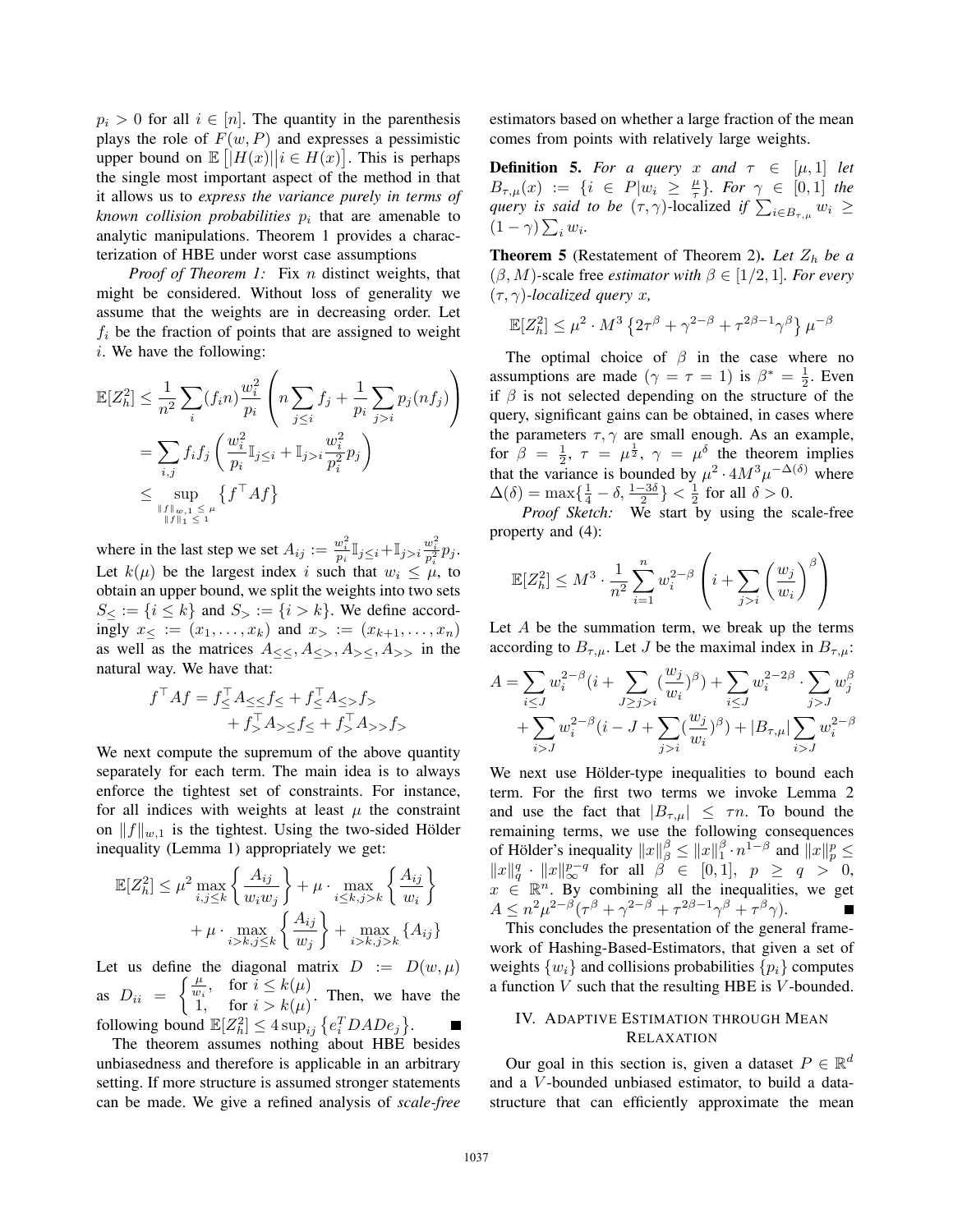$\mu(x)$  for a given query  $x \in \mathbb{R}^d$ . Thus, presenting a complete algorithmic framework that can be instantiated for different problems.

We first address the problem of obtaining a constant factor approximation to the mean. We exploit two facts: (i) monotonicity of the variance in terms of  $\mu$ , (ii) concentration of measure. Monotonicity suggests that we can start with an over estimate of the mean and keep refining it until we come very close to the truth. Concentration of measure allows us to come up with a simple consistency check that recognizes when our estimate is close enough to the query. Based on this we propose the following adaptive algorithm for which we get strong guarantees.

## Algorithm 2 Adaptive Mean Relaxation (AMR)

1: **Input:** V-bounded unbiased estimator  $Z \sim \nu$ , query  $x \in \mathbb{R}^d$ , accuracy  $\alpha \in (0,1]$ , threshold  $\tau \in (0,1)$ , failure prob.  $\chi \in (0,1)$ . 2:  $\epsilon \leftarrow \frac{2}{7}\alpha, c \leftarrow \frac{\epsilon}{2}, \gamma \leftarrow \frac{\epsilon}{7}, \delta \leftarrow \frac{2\alpha}{49 \log(1/\tau)}\chi, i \leftarrow -1.$ 3: repeat 4:  $\hat{i} \leftarrow \hat{i} + 1, \mu_i \leftarrow (1 - \gamma)^i,$ 5:  $Z_i \leftarrow \text{MoM}_{\frac{\epsilon}{3},\delta}(\nu, V(\mu_i))$ 6: **until**  $|Z_i - \mu_i| \leq c \cdot \mu_i$  or  $i > \frac{7^2 \log(1/\tau)}{2\alpha}$ .<br>7: **Output:** if  $i \leq \frac{7^2 \log(1/\tau)}{2\alpha}$  return  $Z_i$  else return 0.

**Lemma 4.** *Given a V*-bounded estimator  $Z \sim \nu$ , let  $Z_i := \text{MoM}_{\frac{\epsilon}{3}}(\nu, V(\mu_i)),$  with  $\mu_i \in [0, 1]$  then

- (i) *for all i such that*  $\mu_i \geq (1 (c + \epsilon))^{-1} \mu$ , *it holds that*  $\mathbb{P}[|Z_i - \mu_i| \leq c \cdot \mu_i] \leq \delta$ .
- (ii) *for all*  $\frac{1+\frac{\epsilon}{3}}{1+c} \mu \leq \mu_i \leq \mu$ , *it holds that*  $\mathbb{P}[|Z_i-\mu_i| \leq c \cdot \mu_i] \geq 1-\delta$ .

In fact, there is no need for the samples used in different calls of the MoM routine to be independent and we can implement the MoM routing by keeping  $L(\delta) = [3 \log(1/\delta)]$  running sums. We call the resulting algorithm AMR\*.

**Theorem 6** (Mean Relaxation). Let  $Z \sim \nu$  be a V*bounded estimator with*  $\mathbb{E}[Z] = \mu \in [0,1]$  *and*  $\hat{Z}$ *be the output of the AMR\* algorithm with parameters*  $(\alpha, \tau, \chi)$ *. If*  $\mu \geq \tau$  *then*  $\mathbb{P}[\vert \hat{Z} - \mu \vert \leq \alpha \mu] \geq 1 - \chi$  *otherwise if*  $\mu < \tau$ ,  $\mathbb{P}[\hat{Z} = 0] \geq 1 - \chi$ . The total number of *samples used is bounded by*  $O(\alpha^{-3} \log(1/\chi)) \cdot V((\mu)_{\tau}).$ 

With this algorithm in hand we are ready to state our main result in the abstract setting of HBE.

Theorem 7 (Main Result). *Given a* V *-bounded HBE with complexity* T *, there exists a data structure that can answer any query in time*  $O(\frac{1}{\epsilon^2}V((\mu)_\tau)\log(\frac{1}{\chi})T)$  *using* 

*space*  $O(\frac{1}{\epsilon^2}V(\tau)\log(\frac{1}{\chi})\cdot nT)$  *with success probability at least*  $1 - \chi$ *.* 

*Proof:* We begin by describing the preprocessing phase. We sample  $N = O(\log(1/\chi) \frac{1}{\epsilon^2} V(\tau))$  hash functions  $h_1, \ldots, h_N \stackrel{i.i.d.}{\sim} \nu$  from H and evaluate them on the dataset P. This can be done in  $NT \cdot n$ time and space. The query algorithm interacts with the data-structure by making calls to hash functions. The data-structure always keeps the index of the last hash function called and increments it in a cyclic fashion after each call, thus for a given query it never evaluates the same hash function twice and the samples obtained are independent. When the query arrives, the query algorithm first runs a stage of the adaptive mean relaxation algorithm with  $\alpha = 1$  and probability  $\chi/2$ . Every time a sample is needed a call is made to the data-structure. After  $O(V((\mu)_{\tau} \log(1/\chi)))$  calls with probability at least  $1 - \chi/2$  we either have a constant factor approximation or we know that  $\mu < \tau$  (if AMR\* outputs 0). In the first case, we apply one level of MoM algorithm using an underestimate of  $\mu$  that uses  $O(\frac{1}{\epsilon^2} \log(1/\chi)V((\mu)_\tau))$  more calls and gets a  $(1 \pm \epsilon)$ multiplicative approximation with probability at least  $1 - \chi$ . In the latter, case we simply output 0.

The proof of Theorem 4 follows by invoking Theorem 7 for specific V -bounded estimators that we derive in the next two sections.

## V. KDE THROUGH EUCLIDEAN LSH

In this section, we instantiate the framework of HBE for the problem of KDE using Euclidean LSH of Datar et al. [11]. At a high level, given a kernel  $k$ , the goal is to design a hashing scheme such that the probability that two points hash at the same bucket is as similar as possible to  $k(x, y)$ . We consider three such kernels: the Exponential, the Generalized  $t$ -Student (polynomial) and the Gaussian kernel. We show that this specific LSH scheme can be used to construct scale-free estimators for the first two, while for the Gaussian case, although we cannot get a scale-free estimator, we are still able to analyze the variance of the estimator using Theorem 1. The family of hash functions is given by:

$$
\mathcal{H}_1(w) := \left\{ h(x) = \left\lceil \frac{g^\top x + \beta}{w} \right\rceil \middle| g \in \mathbb{R}^d, \beta \in [0, w] \right\}
$$

for some fixed  $w > 0$ . We define a distribution  $\nu_1$  over  $\mathcal{H}_1$  by sampling  $q \sim \mathcal{N}(0, I_d)$  and  $\beta \sim U[0, w]$ . The important quantity to control is the collision probability  $p_1(c) := \mathbb{P}_{h \sim \nu} [h(x) = h(y)]$  of two points x, y at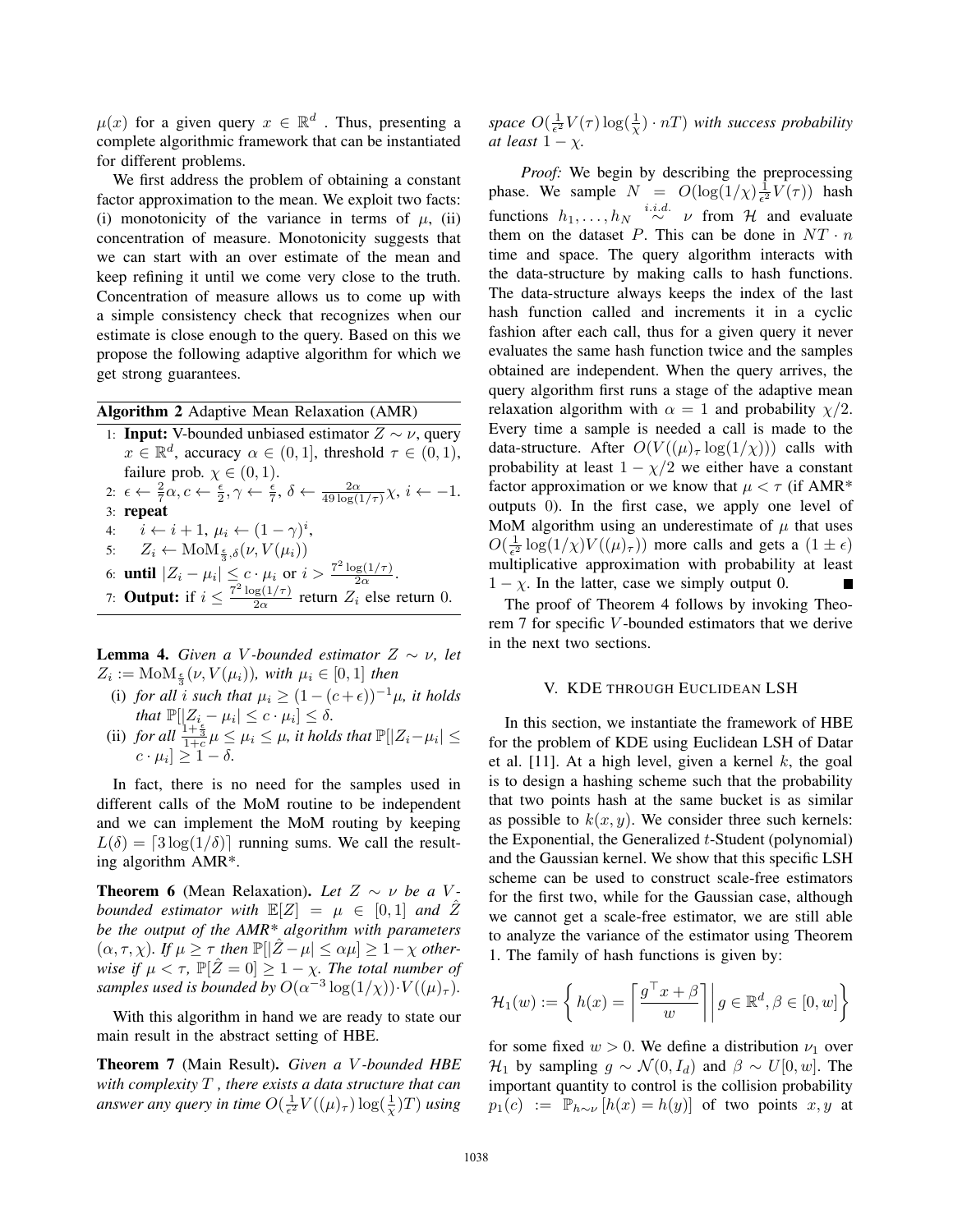distance  $||x - y|| = cw$  and is given by [11]:

$$
p_1(c) = 1 - 2\Phi(c^{-1}) - \sqrt{\frac{2}{\pi}}c\left(1 - \exp\{-\frac{c^{-2}}{2}\}\right)
$$
 (5)

**Lemma 5** (Pointwise bounds). *For all*  $c > 0$ 

$$
p_1(c) = \sqrt{\frac{2}{\pi}} \sum_{k=0}^{\infty} \frac{(-1)^k}{2^k k! (2k+2)(2k+1)} \frac{1}{c^{2k+1}} \quad (6)
$$

while for 
$$
\delta \le \frac{1}{2}
$$
 and  $c \le \min\left\{\delta, \frac{1}{\sqrt{2\ln(1/\delta)}}\right\}$   
 $e^{-\sqrt{\frac{2}{\pi}}(1+\delta)\cdot c} \le p_1(c) \le e^{-\sqrt{\frac{2}{\pi}}(1-\delta^3)\cdot c}$  (7)

We see that this family gives bounds exponentially decreasing with the distance. This leads naturally to our first result for this scheme.

**Theorem 8** (Exponential Kernel). *For*  $\beta \in (0, 1]$  *there exists a*  $(\beta, \sqrt{e})$ -scale free HBE for the exponential *kernel*  $e^{-\|x-y\|}$  *that has complexity*  $O(dR^2)$ *.* 

*Proof:* Set  $D = 3[R^2]$ ,  $w = \frac{D}{\beta \sqrt{\frac{\pi}{2}}}$  and consider the HBE resulting from the family  $\mathcal{H}_{1}^{\otimes D}(w)$  with prob-<br>ability measure  $\nu_{1}^{\otimes D}$ . We first see that for a pair of<br>points that are distance  $||x - y|| = x$  apart, we have that points that are distance  $||x-y|| = r$  apart, we have that  $c = \frac{r}{w} = \beta \sqrt{\frac{\pi}{2}}$ 7 stance  $\|x-y\|$ <br>  $\frac{r}{3[R^2]} \leq \frac{\beta \sqrt{\frac{\pi}{2}}}{3R}$ <br>
the maximum  $c = \frac{r}{w} = \beta \sqrt{\frac{\pi}{2}} \frac{r}{3[R^2]} \le \frac{\beta \sqrt{\frac{\pi}{2}}}{3R} \le \sqrt{\frac{\pi}{18}} \le \frac{1}{2}$ . Where we used the fact the maximum distance of interest is bounded by  $R \geq 1$ . Additionally, for these parameters it holds that  $e^{-\sqrt{\frac{2}{\pi}}cD} = e^{-\beta \cdot r}$ . Using the second part of Lemma 5 with  $\delta = \frac{\beta \sqrt{\frac{\pi}{2}}}{3R}$  we get

$$
e^{-\sqrt{\frac{2}{\pi}}(\frac{\beta\sqrt{\frac{\pi}{2}}}{3R})^2D} \le \frac{p_1^D(c)}{e^{-\beta \cdot r}} \le e^{+\sqrt{\frac{2}{\pi}}(\frac{\beta\sqrt{\frac{\pi}{2}}}{3R})^4D} \tag{8}
$$

Which gives us that  $\frac{1}{\sqrt{e}} \cdot e^{-\beta r} \le p_1^D(c) \le \sqrt{e} \cdot e^{-\beta r}$ .<br>To implement the estimator we require  $O(R^2)$  hash functions that each can be evaluate in time  $O(d)$  and requires space  $O(d + n)$ .

Although, this is to be expected given the derived pointwise bounds on the collision probabilities, and seems to suggest a correspondence between kernels and hashing schemes, we show next that one can construct a *scale-free estimator for another very different kernel using the same LSH scheme*.

Theorem 9 (Generalized t-Student Kernel). *For integers*  $p, q \geq 1$ , there exists a  $(\frac{q}{p}, 3^q)$ -scale free HBE for *the kernel*  $\frac{1}{1+\Vert x-y\Vert^p}$  *that has complexity*  $T = O(dp)$ *.* 

*Proof:* Set  $w = \sqrt{2\pi}$  and consider the HBE resulting from the family  $\mathcal{H}_1^{\otimes p}(w)$ . We obtain bounds<br>for the collision probabilities for two points at distance for the collision probabilities for two points at distance  $||x - y|| = r = c \cdot w$  apart. For  $c > 1$ , using the first part of Lemma 5 and dropping terms appropriately

$$
\frac{1}{\sqrt{2\pi}}(1 - \frac{1}{12c^2})\frac{1}{c} \le p_1(c) \le \frac{1}{\sqrt{2\pi}}\frac{1}{c}
$$
 (9)

Setting  $\beta = \frac{q}{p}$  and raising to the q-th power we get that for all  $c > 1$ :

$$
\left(\frac{11}{12}\right)^q \frac{(1+r^p)^{\beta}}{r^q} \le \frac{p_1^q(c)}{\frac{1}{(1+r^p)^{\beta}}} \le \frac{(1+r^p)^{\beta}}{r^q} \qquad (10)
$$

whereas for  $c < 1$  we have from (9) and monotonicity of  $p_1(c)$ :

$$
\left(\frac{11}{12\sqrt{2\pi}}\right)^q (1+r^p)^{\beta} \le \frac{p_1^q(c)}{\frac{1}{(1+r^p)^{\beta}}} \le (1+r^p)^{\beta} \quad (11)
$$

Since  $2^{-1} \geq 11/(12\sqrt{2\pi}) \geq 3^{-1}$  this shows that the resulting estimator is  $(\frac{q}{p}, 3^q)$ -*scale-free* for the Generalized t-student Kernel for all distances.

These two results combined with Theorem 5 and Theorem 7 can be used to construct a data structure for the KDE problem under the exponential or  $t$ -Student kernel. More importantly, this is done effortlessly by appealing to the the general case of HBE and only required showing that our hashing schemes produces scale-free estimators.

We show next that the framework of HBE can be useful beyond the ideal scenarios where a scale-free estimator can be derived. We do so by showing that one can use the exponential drop-off of the collision probabilities to simulate the Gaussian kernel and then appeal to the more general Theorem 1 to bound its variance.

**Theorem 10.** For any  $t \in [1, R]$  there exists a HBE  $Z_t$ for the Gaussian kernel  $e^{-\|x-y\|^2}$  with  $\mathbb{E}[Z_t^2] \leq \mu^2$  ·  $4e^{\frac{3}{2}}\mu^{-\gamma^2+\gamma-1}$  where  $\gamma(t,\mu):=t/\sqrt{\log(1/\mu)}$ , that has *complexity*  $T = O(dt^2R^2)$ *.* 

*Proof Sketch:* Fix  $t \geq 1$  and set  $D = 3[(tR)^2]$ ,  $w = D\sqrt{\frac{2}{\pi}}$ . We consider once more the HBE resulting from  $\mathcal{H}_1^D(w)$  and probability measure  $v_1^{\otimes D}$ . For a pair of points at distance  $r = c \cdot w \leq R$  we have that  $c \leq$  $\delta = \frac{R}{w} \leq \frac{R}{3t^2R^2} \sqrt{\frac{\pi}{2}} \leq \frac{1}{2}$ . By utilizing Lemma 5 one<br>again we obtain  $\frac{1}{\sqrt{e}} \cdot e^{-r \cdot t} \leq p_1^D(c) \leq \sqrt{e} \cdot e^{-r \cdot}$ . To bound the variance due to Theorem 1 we only need to consider what happens for datasets supported only on two points. It will be useful to consider that one point is at distance  $r_1 = \sqrt{\alpha \log(1/\mu)}$  away from the query and the other at  $r_2 = \sqrt{\alpha'} \log(1/\mu)$  with  $0 \le \alpha \le$  $\alpha'$ . Setting  $\gamma(t,\mu) = \frac{t}{\sqrt{\log(1/\mu)}}$  the pointwise bounds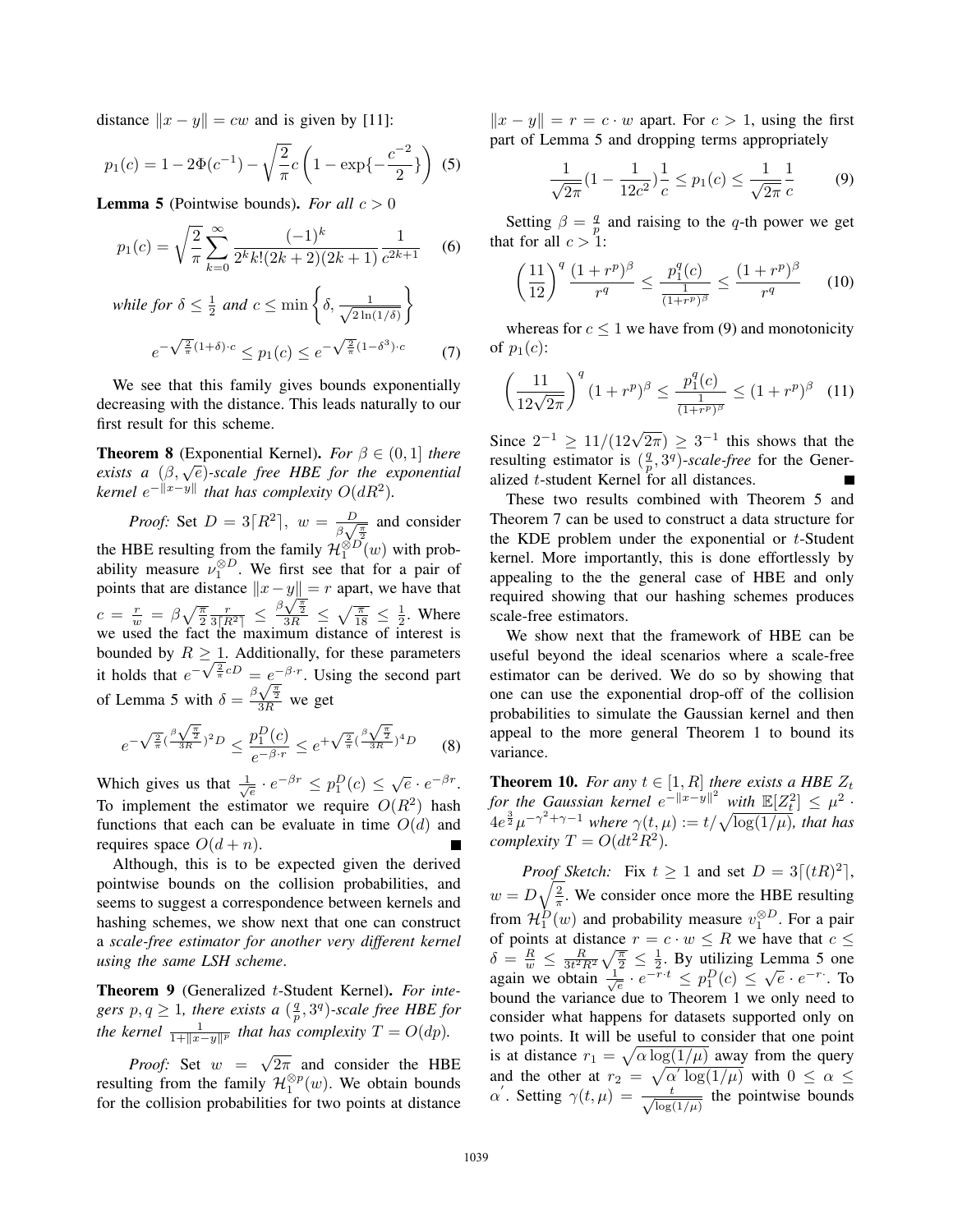become

$$
\frac{1}{\sqrt{e}} \cdot \mu^{\gamma \sqrt{\alpha}} \le p_1^D(c) \le \sqrt{e} \cdot \mu^{\gamma \sqrt{\alpha}} \tag{12}
$$

A case analysis of the upper bound given by Theorem 1 reveals that the worst-case distances of the two points are given by picking  $\alpha = \gamma^2$  and  $\alpha' = 1$ . For which, the upper bound on the second moment becomes  $\mu^2$ .  $4e^{\frac{3}{2}} \cdot \mu^{-\gamma^2 + \gamma - 1}.$ 

Even though that we were not able to get the ideal behavior using this hashing scheme for the Gaussian Kernel, still the estimator has improved variance compared to random sampling for all  $0 < \gamma < 1$  and achieves it's best performance when  $t = \frac{1}{2} \sqrt{\log(1/\mu)} \Rightarrow \gamma = \frac{1}{2}$ .

# 2 VI. SCALE-FREE ESTIMATOR BASED ON ANDONI-INDYK LSH

Our framework of scale-free esimators is a natural desideratum when trying to approximate the ideal function for importance sampling. In this section, we show how to use the "Ball-Carving" LSH introduced by Andoni-Indyk [4] for Euclidean distance to get a *scale-free* estimator for the Gaussian Kernel.

Andoni and Indyk [4] introduced a family of hash functions  $\mathcal{H}_t(w)$  parametrized by an integer  $t \geq 2$ , and a width  $w > 0$  such that the evaluation cost is bounded by  $U_t = d2^{O(t \log t)} \log n$  and space usage by  $O(U_t + dn)$ . Essentially their scheme partitions the space by randomly projecting into  $t$ -dimensions and then carving out balls of radius  $w$  centered at random points. We refer to the resulting probability measure as  $\nu_t$ . Using a similar analysis as the one in [4] we show the following bounds on the collision probability  $p_t(c) := \mathbb{P}_{h \sim \nu_t}[h(x) = h(y)]$  of two points x, y at distance cw.

**Lemma 6** (Pointwise Bounds). *The function*  $p_t(c)$  *is non-increasing for all*  $c \geq 0, t \geq 1$ *. Furthermore, for all*  $t \geq 12$  *and*  $\frac{16}{t} \leq c^2 \leq 1$ 

$$
p_t(c) \ge \frac{1}{4\sqrt{t}} \frac{1}{c} (1 - 2e^{-\frac{t}{4}}) e^{-\frac{t-1}{8} \frac{1}{2 - c^2} c^4} e^{-\frac{t-1}{8} c^2}
$$
(13)

$$
p_t(c) \le \frac{3}{\sqrt{t}} \frac{1}{c} \left( 1 + \frac{\sqrt{t}c}{3} e^{-\frac{9}{64}t} \right) e^{\frac{t-1}{8^2}c^4} e^{-\frac{t-1}{8}c^2} \quad (14)
$$

Observe that for small  $c = O(1/\text{poly}(\log n))$  and large enough  $t = \text{poly}(\log n)$ , the dominant term is  $e^{-\frac{t-1}{8}c^2}$  and drops exponentially with the squared of the distance as desired. However, in order for the time  $U_t$ to compute the hash function on query to be  $n^{o(1)}$ , we must have  $t = o(\log(n))$ . This is the main bottleneck that complicates a bit the application of the Andoni-Indyk hashing scheme for our purposes.

**Theorem 11** (Gaussian Kernel). *For all*  $\beta \in (0,1]$ *there exists a*  $(\beta, e^{O(R^{\frac{4}{3}} \log \log n)})$ *-scale free HBE for* the Gaussian kernel  $e^{-\|x-y\|^2}$  that has complexity  $T=$  $e^{O(R^{\frac{4}{3}}\log\log n)}$ .

*Proof:* Let  $t := \max\{R^{\frac{4}{3}}, 12\}$ ,  $w = \sqrt[4]{tR}$ ,  $D =$  $\left[\frac{8w^2}{t-1}\beta\right]$  and consider the HBE resulting from using the family  $\mathcal{H}_t^D(w)$ . The HBE can be evaluated in time  $D2^{O(t \log \log(n))}$  and takes space  $D2^{O(t \log \log(n))} \cdot n$ . Next, we will show that for this selection of parameters we get a scale-free estimator for the Gaussian kernel. Consider two points at distance  $r = c \cdot w$ . First, we see that  $c = \frac{r}{w} \leq \frac{R}{w} \leq \frac{1}{\sqrt[4]{t}} \leq 1$ . For distances  $r \geq \frac{4}{\sqrt[4]{t}}R \Rightarrow c^2 \geq \frac{16}{t}$ , our selection of D results in the dominant term of the bounds given by Lemma  $6$ being  $e^{-\frac{t-1}{8w^2}D\cdot r^2} = e^{-\beta r^2}$ . Moreover,

$$
e^{-\Theta(D \log(t))} e^{-\beta r^2} \le p_t^D(c) \le e^{\Theta(D \log(t))} e^{-\beta r^2}
$$
 (15)

Thus, we see that for the range  $4R/\sqrt[4]{t} \le r \le R$  we have a scale-free estimator with  $M = e^{\overline{O}(D \log(t))}$ . To get a bound for  $0 \le r \le R/\sqrt[4]{t}$  we use monotonicity of  $p_t(c)$  to obtain:

$$
M^{-1} \cdot e^{-16\beta \frac{R^2}{\sqrt{t}}} < p_t^D(c) \le e^{\beta r^2} \cdot e^{-\beta r^2} \tag{16}
$$

Since  $D = \Theta(R^2/\sqrt{t})$  we see that we have constructed an  $(\beta, e^{O(\log \log(n)R^2/\sqrt{t})})$ -scale free estimator. Our selection of  $t = R^{4/3}$  balances the complexity of evaluating the hashing function with the deviation from the ideal collision probabilities.

The above theorem shows that as long as  $R =$  $O(\log^{\gamma}(n))$  with  $0 < \gamma < \frac{3}{4}$  the estimator is <br>(*A n*<sup>o(1)</sup>)-scale free. The regime of most interest is  $(\beta, n^{o(1)})$ -scale free. The regime of most interest is when  $\gamma = 1/2$ , where polynomially small values of  $\mu = n^{-\Omega(1)}$  are permissible. In this case, our estimator is  $(\beta, e^{O(\log \frac{4}{3}(n) \log \log n)})$ -scale free.

## VII. FAST KERNEL-MATRIX VECTOR MULTIPLICATION

Given a kernel function  $k$  and a set of points  $P = \{x_1, \ldots, x_n\}$ , let  $K = \{K(x_i, x_j)\}_{i,j \le n}$  denote the matrix of the pairwise evaluations of the kernel. Given a vector  $z \in \mathbb{R}^n$ , the problem of *Approximate Kernel-Matrix Vector Multiplication* is to obtain an approximation  $\hat{y}$  to  $y^* = Kz$ . Due to linearity, we can always rescale the vectors without changing the problem, thus we may assume that  $||z||_1 = 1$ . This problem is important as many machine learning applications involve the multiplication of a vector with a dense Kernel matrix and very often this operation is the computational bottleneck. We show how one can adapt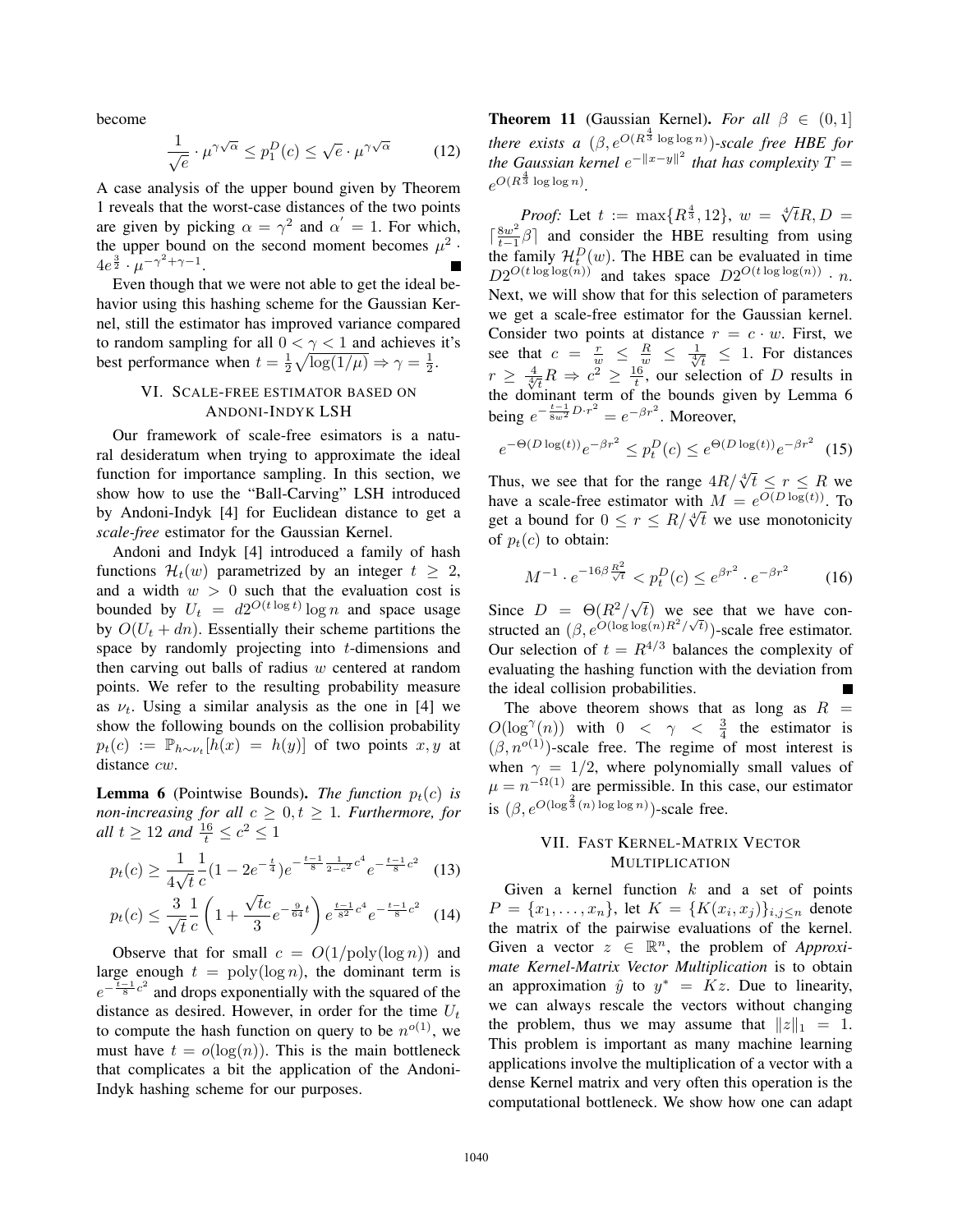the techniques from this paper to provide a solution to this problem.

Theorem 12. *Given a* V *-bounded HBE for a kernel* k *with complexity* T*, there exists an algorithm that given a dataset* P *and a weight vector* z *can compute a vector*  $\hat{y}$  in time  $\tilde{O}(\frac{1}{\epsilon^2}V(\epsilon\tau)\cdot nT)$  using space  $\tilde{O}(\frac{1}{\epsilon^2}V(\epsilon\tau)\cdot nT)$ *such that with probability at least*  $1-n^{-1}$  *for all*  $i \in [n]$  $i$ t holds  $|\hat{y}_i - y_i^*| \leq 3\epsilon\tau + \epsilon |y_i^*|$  and

$$
\|\hat{y} - y^*\|_p \le \epsilon \cdot (3\tau n^{1/p} + \|y^*\|_p) \tag{17}
$$

*Proof Sketch:* We may assume that all elements of  $z$  are positive otherwise we apply our algorithm to z<sub>+</sub> and z<sub>-</sub> separately. Set  $\tau' = \epsilon \tau$ ,  $L = \log_2(n/\tau')$ and  $\chi = n^{-1}$ . We then geometrically partition the vector z in groups  $S_1, \ldots, S_L$  such that all elements in each group differ by at most a factor of two. For coordinates that are too small (less than  $\tau'/n$ ) we just ignore them. This can be done with a linear pass over the vector and in this manner we may express our problem as a weighted version of  $L$  KDE problems, where the  $\ell$ -th problem asks to compute an approximation to KDE $\zeta_{\ell}(x) = \frac{1}{Z_{\ell}} \sum_{i \in S_{\ell}} k(x, x_i) z_i$  with  $Z_{\ell} = \sum_{i \in S_{\ell}} z_i$  for all  $x \in P$ . Given a hashing scheme  $\mathcal{H}$  with collision probabilities  $p_i$  we evaluate the hash function during the preprocessing step only on  $S_{\ell}$  and then for a query point  $x \in P$  we define the following estimator.

$$
Z_{h,\ell} = \frac{z_I}{Z_\ell} \frac{k(x, x_I)}{p_I} |H(x)| \tag{18}
$$

where as before I is a random index from  $H(x) \subseteq S_{\ell}$ . It is easy to see that his estimator is unbiased and that the variance is at most 4 times larger than if we would be trying to estimate  $KDE_{S_\ell}(x)$ . Hence, given any V-bounded HBE for the kernel  $k$  and set  $S_{\ell}$  we can use the above modification to get a 4Vbounded HBE for  $\text{KDE}_{S_{\ell}}^{z}(x)$ . Invoking Theorem 7 with parameters  $(\epsilon, \tau^{'}, \chi/(nL))$  we can get a data structure that can estimate  $\widehat{KDE}_{S_{\ell}}^{z'}(x_i)$  with probability at least  $1 - \frac{\chi}{nL}$  either within multiplicative accuracy  $\epsilon$  (when AMR\* has non-zero output) or with absolute accuracy  $\tau'$  (when AMR\* outputs 0) for all  $i \in [n]$  (by union bound). Let  $\mathcal L$  denote the set of indices of  $[L]$  such that  $Z_{\ell} \geq \frac{\tau'}{|L|}$ . For all  $\ell \in \mathcal{L}$  we instantiate the data structure given by Theorem 7 for the set  $S_{\ell}$  and use it to query all points in  $P$ . The overhead perquery of the whole process is at most a multiplicative factor  $L = O(\log(n/\tau'))$  compared to the case that we were creating a single data-structure for the same problem. A straightforward analysis of the estimation error of the algorithm givers that for all  $i \in [n]$  with probability at least  $1 - \chi$  it holds  $|\hat{y}_i - y_i^*| \leq 3\epsilon\tau + \epsilon |y_i^*|$ .

Summing over all indices and using triangle inequality gives  $\|\hat{y} - y^*\|_p \leq \epsilon \cdot (3\tau n^{1/p} + \|y^*\|_p).$ 

## VIII. LOWER BOUND FOR KERNEL DENSITY ESTIMATION

Our upper bounds on the KDE problem seem to suggest that the complexity of the problem should depend inverse polynomially with  $\mu$  and  $\epsilon$ . In this section, we give evidence that this type of dependence is necessary. The basic observation that motivates our lower bound is that the Gaussian kernel is rapidly decreasing and can be thought of as being an approximation to the indicator function  $\mathbb{I} \left\{ ||x - y||^2 \leq \sigma^2 \right\}$ . In particular, for marcator function  $\mathbb{E}\{|x-y\| \leq \delta\}$ . In particular, for<br>two distances  $r_1 = \sigma, r_2 > \sqrt{C}\sigma$  the kernel value varies from  $e^{-1} = \Omega(1)$  to  $e^{-C} = o(1)$  for any  $C = \omega(1)$ . Thus, our strategy is to reduce the *Approximate Nearest Neighbor Search* (ANNS) problem to the KDE problem.

The  $(r, c)$ -ANNS problem asks, for a dataset P and query  $x$  in some metric space, to distinguish between two cases: (A) there is a point at distance at most  $r > 0$ from the query and (B) all points are at distance at least  $c \cdot r$  with  $c > 1$ . The complexity of ANNS has been a topic of ongoing research over the past two decades. The most popular model of computation to prove lower bounds for is the cell-probe model.

In this model, we are allowed an arbitrary amount of preprocessing but can only store  $m$  cells each with  $w$ bits of information. The query algorithm then queries (adaptively)  $t$  cells and is required to produce the output. We refer to this model as the (m, w, t)*-cell probe model*. For ANNS, lower bounds in this model impose constraints on  $m, w, t$  depending on  $n, c$ . The most general result in this area is given by the following theorem proved by Panigrahy, Talwar and Wieder [28], whose estimates where improved by Andoni et al. [5].

Theorem 13 ([28], [5]). *There exists a distribution over*  $(r, c)$ -ANNS *instances and*  $\gamma \in [0, 1]$  *such that any randomized algorithm in the* (m, w, t)*-cell probe model which is correct with probability at least a half on these instances, satisfies:*

$$
\frac{m^t w}{n} \ge \sup_{(q-1)(p-1)=(1-\frac{1}{c})^2,p,q\ge 1} \left\{ (\frac{\gamma}{t})^q m^{t(1+\frac{q}{p}-q)} \right\}
$$

The distribution over ANNS instances is defined by picking *n* points uniformly at random from the  $d$ dimensional boolean hypercube and then generating a query by picking one of the  $n$  points and keeping each bit with probability  $\rho = 1 - \frac{1}{c}$ . We show that for the specific distribution one can use an algorithm for KDE that would solve the corresponding ANNS problem with more than  $1/2$  probability.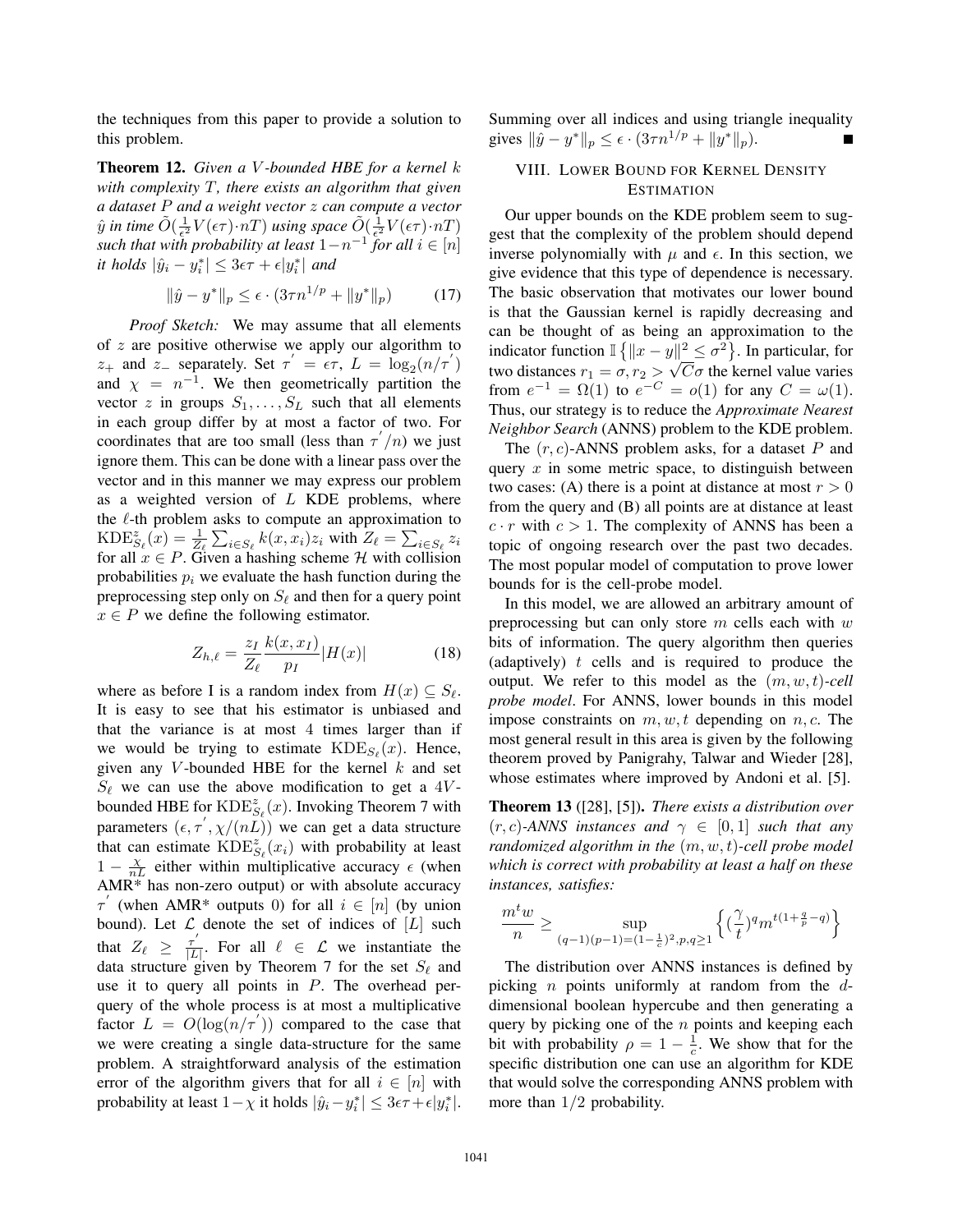**Theorem 14.** Any algorithm that solves the  $(\mu, \epsilon, \delta)$ -*KDE problem solves also the hard instances of* (r, c)*- ANNS* with  $n = \frac{1}{\mu}$ ,  $d = \Theta(\log^3(n))$ , and  $c =$  $\Theta(\frac{\log(n/\epsilon)}{\log(1/\epsilon)})$  *as long as*  $\epsilon \in [\frac{1}{n}, \frac{1}{4})$  *and*  $\delta < \frac{1}{2} - 2n^{-1}$ *.* 

*Proof Sketch:* Let  $\epsilon_1 = \epsilon$ ,  $\epsilon_2 = 2\epsilon$ ,  $r = \log(\frac{n}{\sqrt{1-\delta}})$ . Using this parametrization we de- $\frac{n}{(1-\epsilon_1)(1-\epsilon_2)}$ . Using this parametrization we define:  $\sigma^2 = \frac{9 \log(n)}{1 - 3\sqrt{1 - \epsilon}}$  $\frac{9 \log(n)}{\log^2\left(\sqrt{\frac{1-\epsilon_1}{1-\epsilon_2}}\right)} \cdot r, d = 2\sigma^2 \cdot r, u = \sqrt{\frac{6 \log(n)}{\sigma^2}}$ and  $c = \frac{(1+u)}{\log(1/4\epsilon)} \log(n/\sqrt{\epsilon_1 \epsilon_2})$ . Using Chernoff bounds<br>we can show that a no-instance of ANNS has KD less

we can show that a no-instance of ANNS has KD less than  $(1 - \epsilon)\mu$  and a yes-instance has KD more than  $(1+\epsilon)\mu$  with probability at least  $1-2n^{-1}$ . We therefore, get that any data structure for the  $(\mu, \epsilon, \delta)$ -KDE problem can also solve the c-ANN problem for random instances with probability at least  $1 - \delta - 2n^{-1}$ .

The quality of the bounds obtained by Theorem 13 deteriorate as t increases. Nevertheless, the bound for  $t = 1$  is optimal and captures ANNS algorithms such as ones based on data-independent LSH. In our setting, the  $(m, 1, w)$ -probe model encompasses an interesting class of estimation algorithms, that we call *adaptive coresets*. Given P, such algorithms may perform an arbitrary amount of preprocessing and store m sets  $S_1, \ldots, S_m$ (of arbirary points) each of size at most  $w/d$ . Given a query x, the algorithm picks one of those sets  $i =$  $i(x) \in [m]$  and produces an approximation to kernel density as a function of  $(S_i, x)$ . This includes estimates such as  $KDE_{S_i}(x)$  or weighted versions thereof.

**Corollary 1.** Any algorithm that solves the  $(\mu, \epsilon, \delta)$ -*KDE problem in the* (m, 1, w)*-cell probe model must satisfy:*  $(m \cdot w) \geq e^{-O(1)} \frac{1}{\mu} \left( \frac{1}{4\epsilon} \right)$  $\bigg)^{2(1-\frac{\log(w)}{\log(\frac{1}{\mu})})(1-o(1))}.$ 

*Proof Sketch:* Using the parameters defined in Theorem 14 where  $n = 1/\mu$ , we invoke Theorem 13 with  $p = \frac{1}{1-\frac{\log(1/\gamma)}{\log(1/w\mu)}\zeta}$  $q = 1 + \frac{\rho^2}{\log(1/\gamma)} (\log(\frac{n}{w})\zeta \ln(1/\gamma)$  and  $\zeta = \frac{1}{\rho^2} \sqrt{\frac{\log(1/\gamma)(1-\rho^2)}{\log(1/w\mu)}}$ . The final bound follows by plugging the above parameters and using standard inequalities like  $\frac{1}{1-x} \geq 1+x$ .<br>The above lower bound shows that

The above lower bound shows that either we must have many such sets (large space) or each set must be large itself (query time). Of particular interest is the case  $m = 1$  where there is a single set. In that case, we have a lower bound on the size of coresets that shows that random sampling has the optimal dependence in terms of  $\mu$  in the 1-cell probe model.

#### ACKNOWLEDGMENT

We would like to thank Peter Bailis for valuable conversations that initiated our research on this problem. We are also grateful to the anonymous reviewers for their comments that helped improved the presentation of our results. This research was supported by NSF grants CCF-1617577, CCF-1302518 and a Simons Investigator Award. The second author is partially supported by an Onassis Foundation Scholarship.

## **REFERENCES**

- [1] J. Acharya, I. Diakonikolas, J. Li, and L. Schmidt. Sample-optimal density estimation in nearly-linear time. In *Proceedings of the Twenty-Eighth Annual ACM-SIAM Symposium on Discrete Algorithms*, pages 1278–1289. SIAM, 2017.
- [2] J. Alman and R. Williams. Probabilistic polynomials and hamming nearest neighbors. In *Foundations of Computer Science (FOCS), 2015 IEEE 56th Annual Symposium on*, pages 136–150. IEEE, 2015.
- [3] N. Alon, Y. Matias, and M. Szegedy. The space complexity of approximating the frequency moments. In *Proceedings of the twenty-eighth annual ACM symposium on Theory of computing*, pages 20–29. ACM, 1996.
- [4] A. Andoni and P. Indyk. Near-optimal hashing algorithms for approximate nearest neighbor in high dimensions. In *Foundations of Computer Science, 2006. FOCS'06. 47th Annual IEEE Symposium on*, pages 459– 468. IEEE, 2006.
- [5] A. Andoni, T. Laarhoven, I. Razenshteyn, and E. Waingarten. Optimal hashing-based time-space trade-offs for approximate near neighbors. In *Proceedings of the Twenty-Eighth Annual ACM-SIAM Symposium on Discrete Algorithms*, pages 47–66. SIAM, 2017.
- [6] A. Andoni and I. Razenshteyn. Optimal data-dependent hashing for approximate near neighbors. In *Proceedings of the Forty-Seventh Annual ACM on Symposium on Theory of Computing*, pages 793–801. ACM, 2015.
- [7] E. Arias-Castro, D. Mason, and B. Pelletier. On the estimation of the gradient lines of a density and the consistency of the mean-shift algorithm. *Journal of Machine Learning Research*, 2015.
- [8] H. Avron, K. L. Clarkson, and D. P. Woodruff. Faster kernel ridge regression using sketching and preconditioning. *arXiv preprint arXiv:1611.03220*, 2016.
- [9] A. Backurs, P. Indyk and L. Schmidt. On the Fine-Grained Complexity of Empirical Risk Minimization: Kernel Methods and Neural Networks. *http://arxiv.org/abs/1704.02958*, 2017.
- [10] S.-O. Chan, I. Diakonikolas, R. A. Servedio, and X. Sun. Efficient density estimation via piecewise polynomial approximation. In *Proceedings of the 46th Annual ACM Symposium on Theory of Computing*, pages 604–613. ACM, 2014.